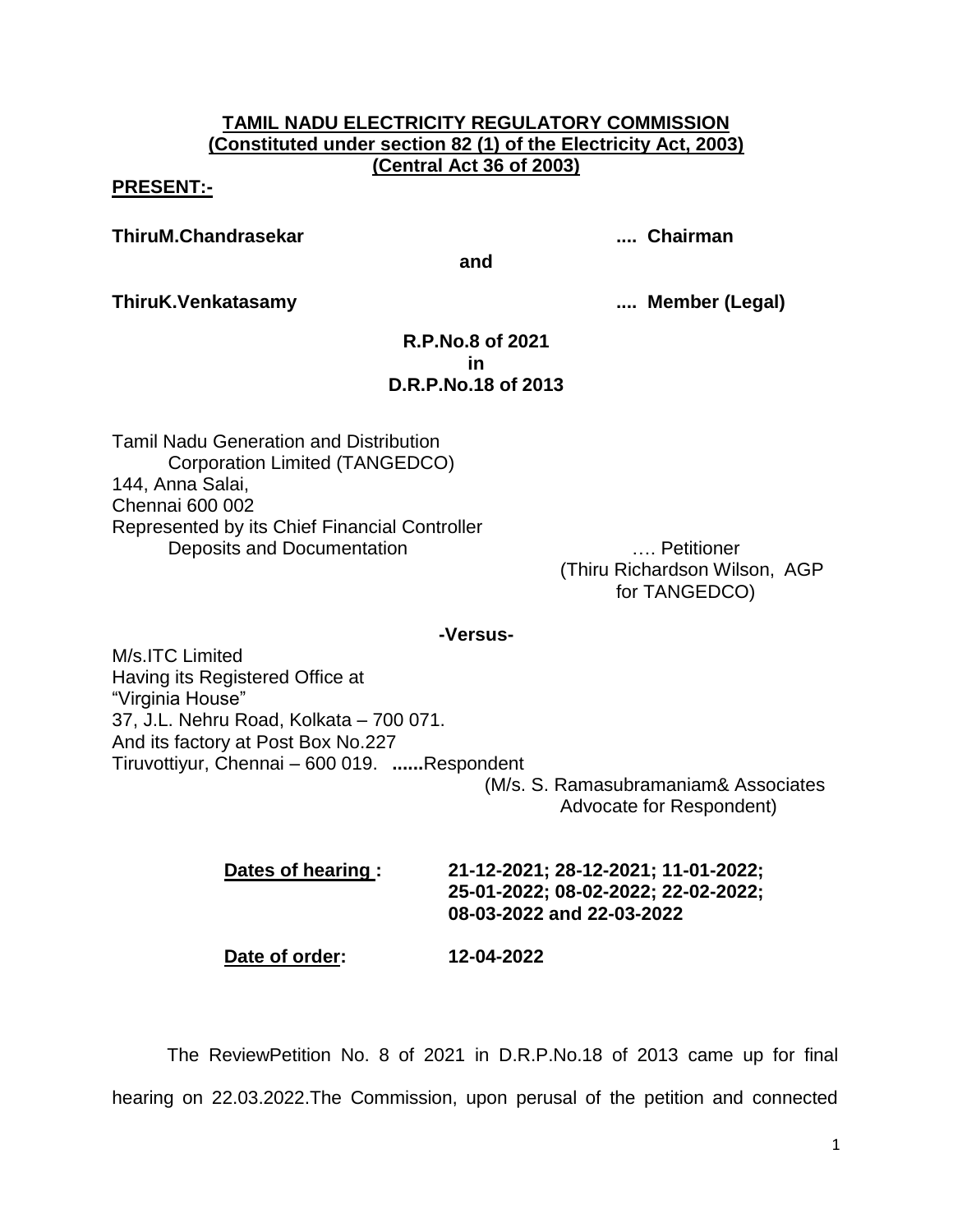records and after hearing the submissions of the petitioner hereby makes the following order:-

# **ORDER**

## **1. Prayer of the Petitioner in R.P No. 8 of 2021:-**

The petitioner, Tamil Nadu Generation and Distribution Corporation Limited, has filed this petition with the following prayer  $-$ 

- (i) Condone the delay of 84 days in filing the Review Petition against the Order dated 17-08-2021 in D.R.P.No.18 of 2013 passed by the Commission,
- (ii) To entertain the review petition and to pass such further or other Orders as the Commission may consider fit and expedient in the facts and circumstances of the case.

### **2. Facts of the case:-**

In the petition filed by M/s.ITC Limited against Tamil Nadu Generation and Distribution Corporation Limited, in D.R.P.No.18 of 2013, Commission delivered its Order on 17.08.2021. TANGEDCO has filed this Review Petition against the impugned Order stating that the Commission has not considered applicable laws, Rules and Regulations and binding precedents while passing the impugned Order dated 17.08.2021; such Order dated 17.08.2021 suffers from error apparent on the fact of the record and is liable to be reviewed under Regulation 43 of the TNERC Conduct of Business Regulations, 2004.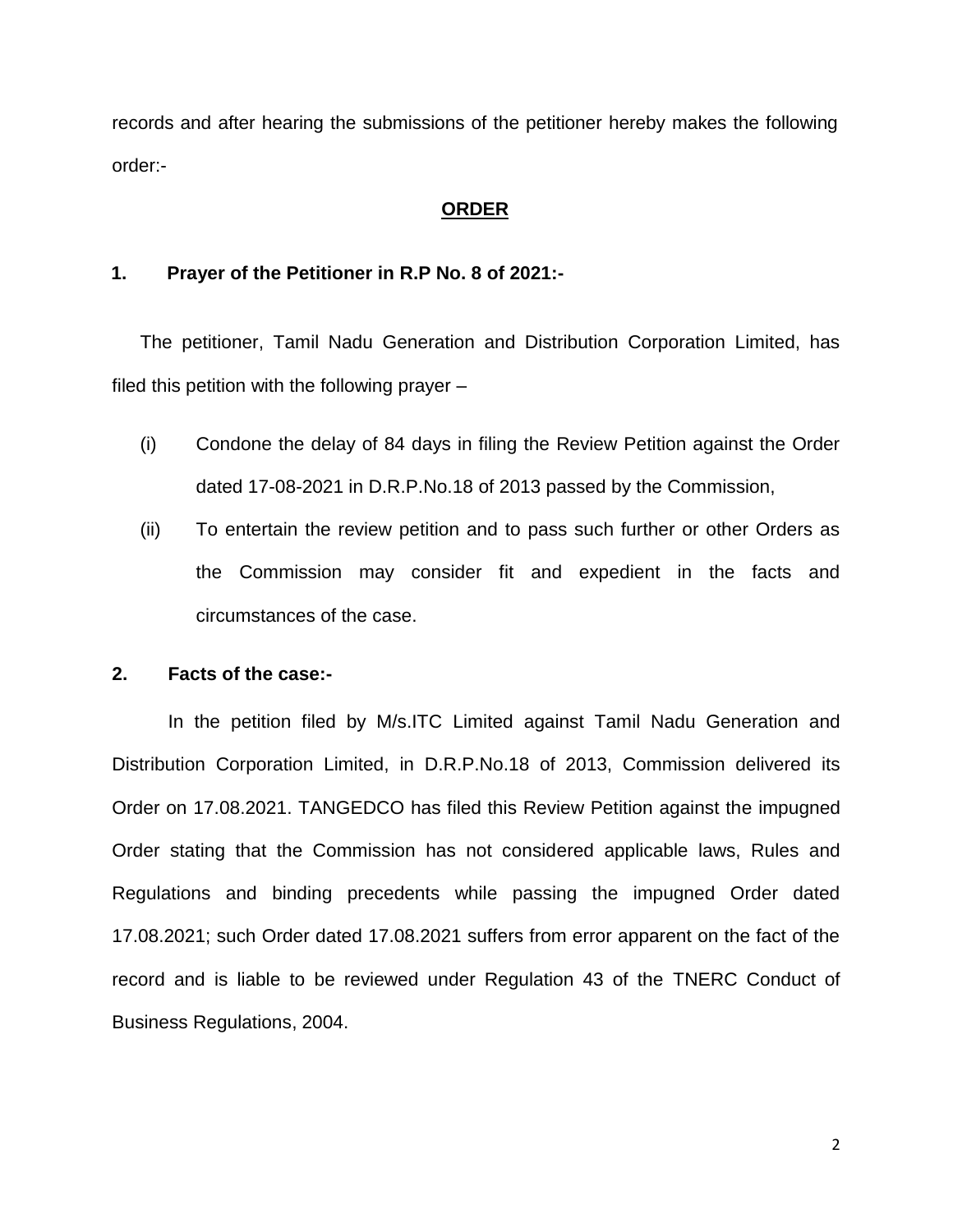### **3. Application for condonation of delay in filing the review petition:-**

3.1. The petitioner filed this Review Petition against the order dated 17.08.2021 passed by the Tamil Nadu Electricity Regulatory Commission in D.R.P.No.18 of 2013.

3.2. The Order dated 17.08.2021 in D.R.P.No.18 of 2013 passed by this Tamil Nadu Electricity Regulatory Commission (TNERC) was webhosted on 27.08.2021. The issue involved in the above D.R.P.No.18 of 2013 is verification of Status of Captive Generating Plants for non-compliance of consumption criteria for the financial year 2009-2010 as per the Electricity Rules 2005.

3.3. Subsequent to the grant of approval on 18.11.2021 to file Review Petition by Chairman cum Managing Director, the Review Petition has been prepared and got approved for filing on 02.12.2021. That the above delay was due to the procedure required to be followed by the petitioner before granting approval to file the Review Petition. The decision making process involves more than one person and two to three departments of the Petitioner Organization. The delay was not intentional.

3.4. That in the above process, a delay of 84 days occurred in filing the Review Petition. The delay is not intentional. The Petitioner has a good case on merits and the issue involved in this Review Petition is an important issue affecting the finances of the Petitioner adversely.

3.5. For the above reasons, and for such other reasons as may be urged at the time of hearing, the Petitioner prayed that this Commission may condone the delay of 84 days in the filing of the Review Petition from the date of webhosting the D.R.P.No.18 of 2013 and to entertain the Review Petition.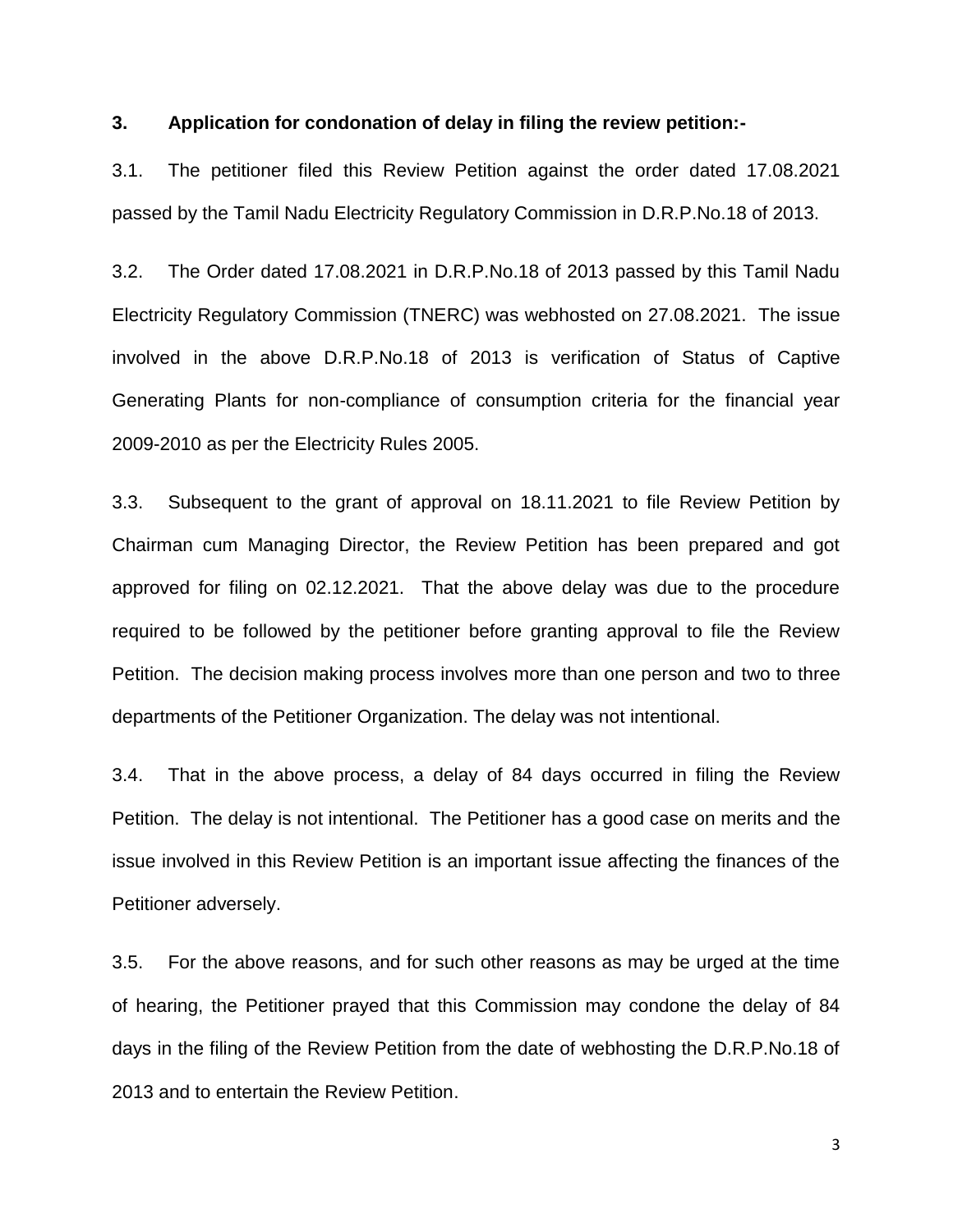### **4. Contention of the Petitioner:-**

4.1. The Regulation 43 of the TNERC-Conduct of Business Regulations-2004, as brought under the powers vested with the Commission under Section 181 of the Electricity Act,2003, explains the power and procedure, to review the decisions, directions and orders of the Commission on the following grounds, when such decision, direction or order was made under,

i. Mistake of fact

ii. Ignorance of material fact

iii. Any error apparent on the face of the record

4.2. The Commission has webhosted its Order in D.R.P.No.18 of 2013 dated 17.08.2021, in the website of the Commission on 27.08.2021. This order covers, the matters connected with the Verification of Status of Captive Generating Plants for noncompliance of consumption criteria for the financial year 2009-2010.

4.3. On a complete study of the entire order of the Commission dated D.R.P.No.18 of 2013 dated 17.08.2021, the Petitioner sees that there are certain points, where there are certain errors on the face of the record and also ignorance of certain material facts, as explained below and therefore, it has become just and necessary that the order of the Commission sought to be reviewed, on the above three grounds on the below explained matters.

4.4. The Commission passed an order on 17.08.2021, in D.R.P.No.18 of 2013 the relevant portion which held as follows: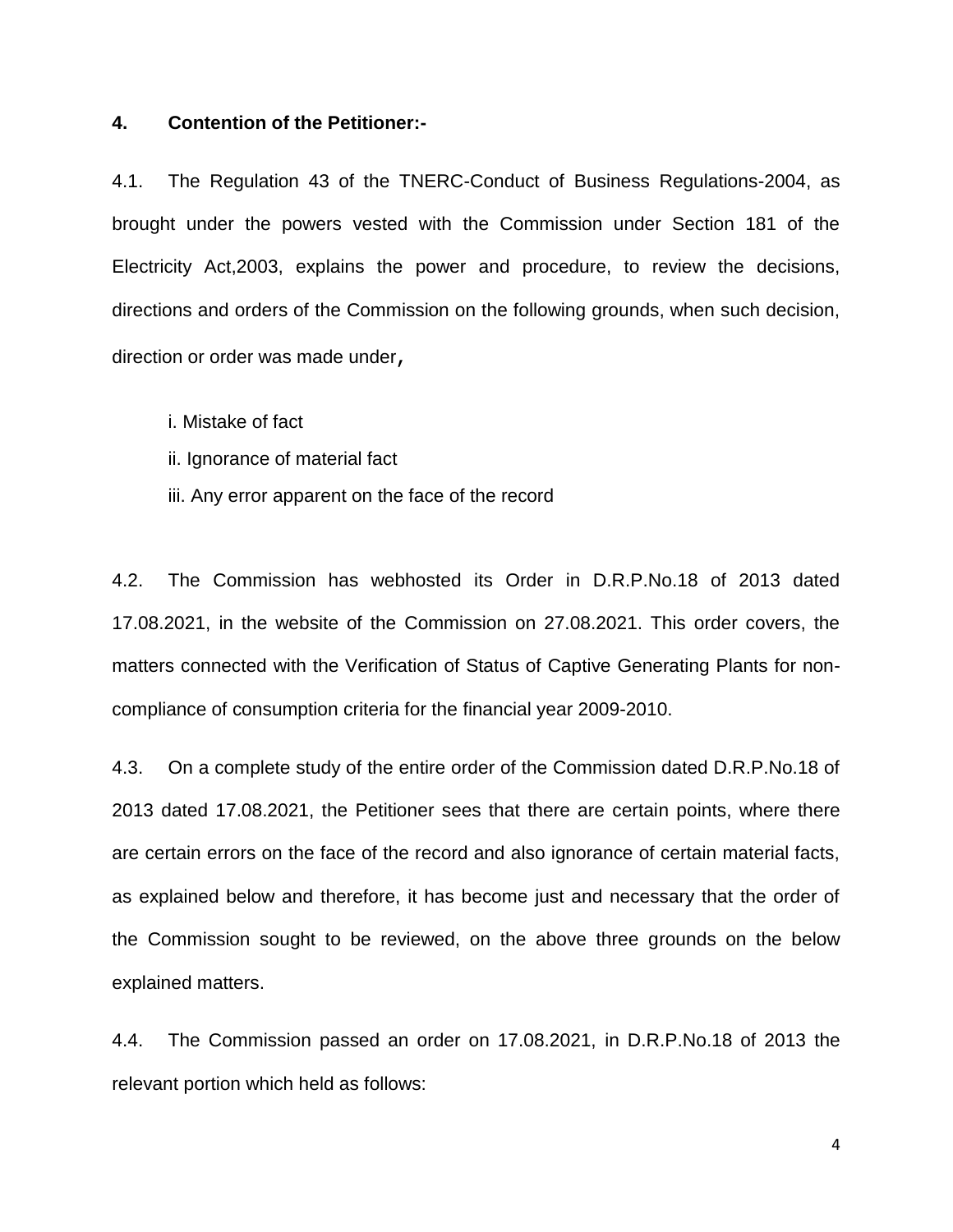"xxxx

11.15.2. From the submissions of both the parties, it is observed that the petitioner (captive user) generates the power in two places viz., Tirunelveli and Theni and it is adjusted in its user HT service connection available in Chennai/North circle. The power is transmitted from the generating station to user end in another place which is not connected through a dedicated transmission lines from its generating plant. When the petitioner is connected through Distribution feeders, it is subjected to normal load shedding also like all other LT/LTCT consumers.

11.15.3. The Government of Tamil Nadu vide Letter No. (Ms) No.121, Energy dated 22-10-2008, announced the Restriction & control measures in the State and 40% power cut on Base demand and Base energy was imposed on HT consumers with effect from 01-11-2008. The HT consumers were allowed to consume the power @ 60% quota on Base demand/energy and 5% of such quota was allowed for essential lighting and security purposes during Evening peak hours (i.e., 18.00 to 22.00 hours). And subsequently, TANGEDCO (erstwhile TNEB) revised the % of power cut according to the availability of power on their side in between the financial year. Exact availability of power to the consumer against the Base demand / Base energy is calculated below:

11.15.4. Also, the Government of Tamil Nadu vide G.O.Ms.No.10 Energy  $(C3)$ , 2 $7<sup>th</sup>$  February 2009, issued the following directions in public interest–

"In exercise of the powers conferred by sub-section (1) of Section 11 of the Electricity Act, 2003 (Central Act 36 of 2003), the Governor of Tamil Nadu hereby issues the following directions in the circumstances arising in the public interest namely:-

(i) All power generation units operating Tamil Nadu shall operate and maintain generating stations to maximum capacity and Plant Load Factor (PLF); and

(ii) All generating stations shall supply all exportable electricity generated to the State grid for supply to either Tamil Nadu Electricity Board, or to any other HT consumers within the State as per the regulations notified in this regard by the Tamil Nadu Electricity Regulatory Commission."

As a result of the above Government order, all the generators were directed to generate the power to their maximum extent of capacity and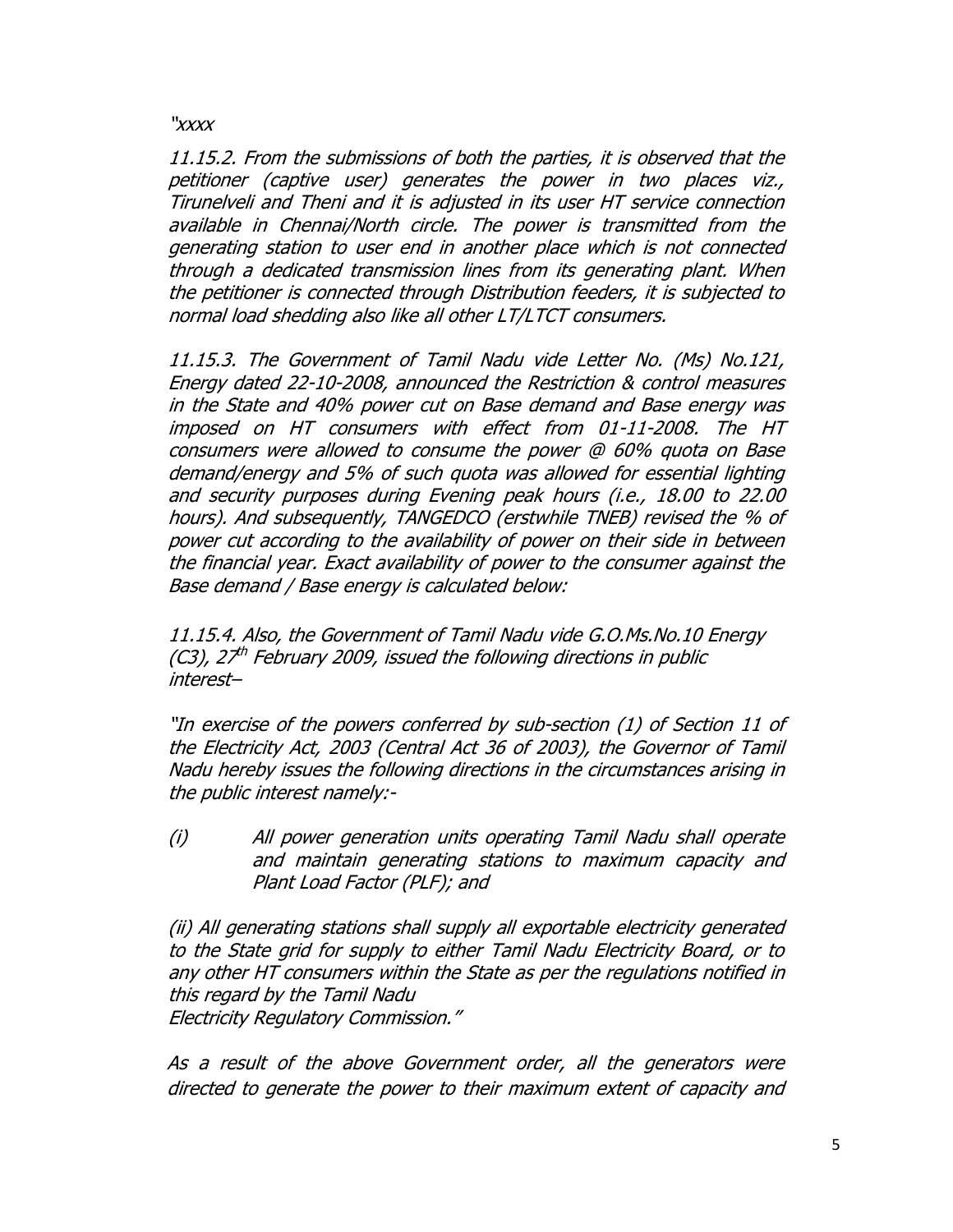there was no restriction on the generation side of the generator including captive users.

11.15.5. Also it is an admitted fact that there were many scheduled and unscheduled load shedding throughout the State as stated by the petitioner. The Government of Tamil Nadu directed the load shedding at the range of 2/4/10 hours in various feeders and unscheduled load shedding due to Demand-supply issue. HT services are available in the same feeder which feed supply other LT/LTCT category consumers and hence, the HT services were also affected due to this load shedding in addition to their power cut imposed to HT services.

11.15.6. In the instant case on hand, it is seen that the consumer has adjusted almost their entire industrial consumption against its wheeled power at 96.7% i.e., in 11 months out of 12 months and balance of current month's generation was taken to banking. The petitioner had no other arrangement for sale of power from such source. It could be inferred that if the petitioner had been permitted either by way of higher quota or more hours of power supply at its user end, the captive consumption would have been definitely more, in which case the petitioner could have satisfied the conditions of rule 3.

11.15.7. It may be pertinent to mention here that the Distribution Licensee is not expected to receive revenue from the consumers when there is no adequate supply of power. Resultantly, no compensation in the form ofcross subsidy surcharge is leviable. It has been affirmed by the Hon'ble APTEL in M/s. Steel Furnace Association of India Vs PSERC and Anr. In Appeal no.38 of 2013 in its Order dated 01-08-2014 at para 31, 32 as below :

31. … when the power cut is imposed on a subsidizing consumer, the Distribution Licensee is not expected to receive revenue for electricity from such consumers as during that period, there is no supply of power.

32. If the consumers do not procure power from the market through open access under such conditions of power cuts imposed on them by the Distribution Licensee and shut down their plant, no energy will be consumed by them and no charges will be collected by the Distribution Licensee for the period of power cut and hence no cross subsidy would be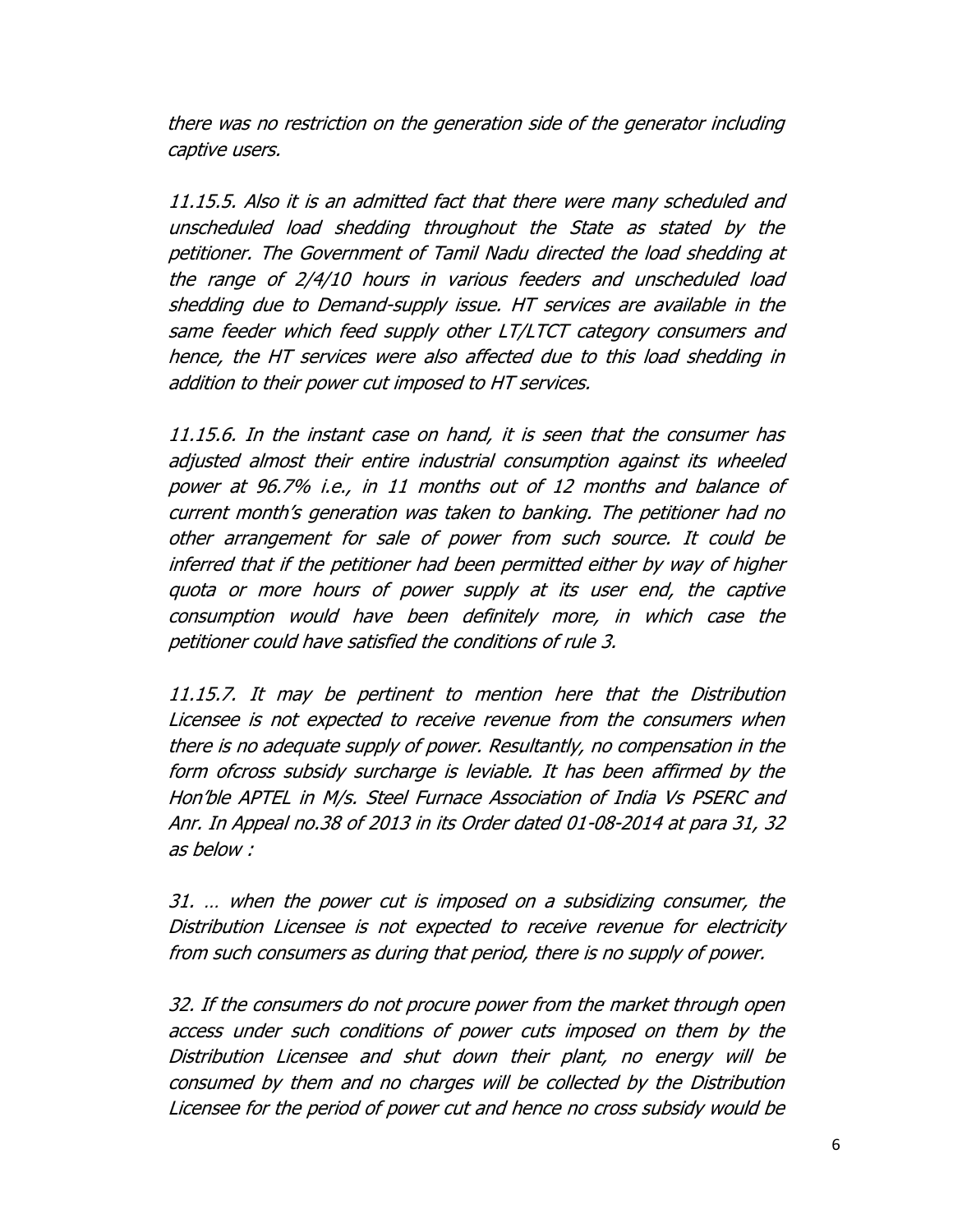available from the charges of such subsidizing consumers to the subsidized consumers. Similarly if the power restriction is improved on the industrial consumer by the Distribution Licensee and the consumer shuts down its production accordingly, the power drawal of the consumer will reduce to that extent and on such reduction no charges and consequently no cross subsidy will be collected by the Distribution Licensee for subsidizing the subsidized consumer categories. Therefore, if during the period of power restriction/power cuts, the consumer procures power from the market to continue its production instead of closing it down, no financial loss will be caused to the Distribution Licensee. Hence no compensation in the form of cross subsidy surcharge is leviable.

Though was a case of Cross subsidy surcharge levied on the power procured from third party sources, Hon'ble APTEL clearly expounded the extent and scope of the Electricity Rules to hold that the Distribution licensee shall not expect revenue from the consumers when the consumers are put to hardship due to power restrictions / power cut in the State.

11.15.8. The Commission is of well considered view that when the Government of Tamil Nadu, on the one hand, directed all the generating stations to operate at their maximum capacity to receive the power, and at the same time limited the allocation to the extent of 60% / 70% level with peak hour restriction and scheduled load shedding vide its Letter dated 22-10-2008, we find that a consumer cannot be penalised. When a consumer is not given even 51% of his requirement, as stated supra, the Distribution licensee in our view cannot expect fulfillment of the conditions of 51% of consumption as required under Rule 3(1)(a).

11.15.9. Rule 3(1)(a) stipulates a power plant to satisfy both the conditions stated therein to qualify as a "Captive generating plant". it is applicable under normal circumstances when the distribution/transmission grid is open to the captive user without any restriction and not when there is no fault on the part of the captive user in consuming power on its side and at a time when stringent measure was imposed both in the form of restricted Quota as well as grid restrictions. We find no merit in insisting on adherence of conditions under rule 3 of the Electricity Rules 2005 for a captive generating plant in such conditions.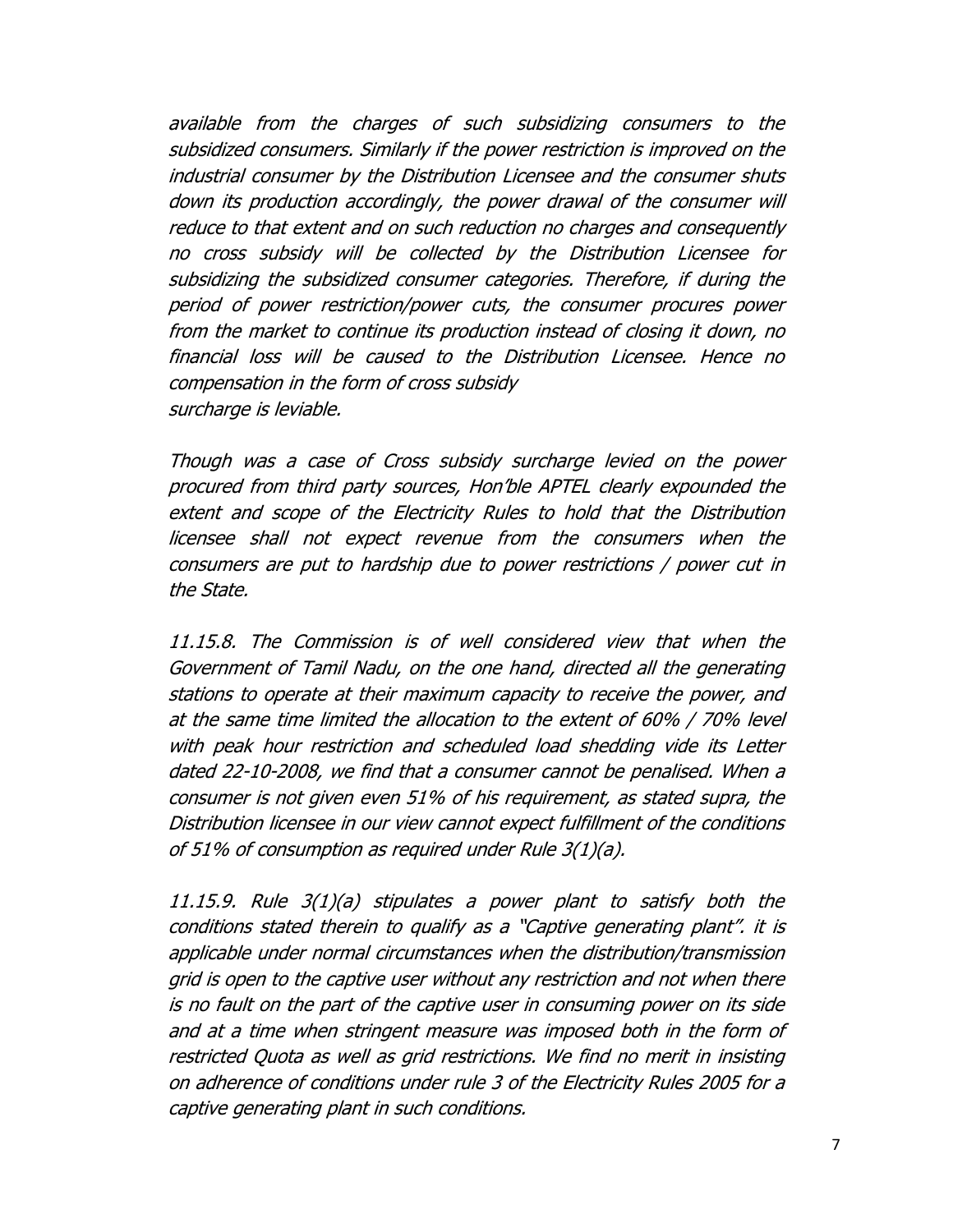11.15.10. In the result, we direct the respondents that the energy accounting may be revised in the light of the above discussion by the Licensee for the year 2009-10 in respect of the petitioner's case; and refund the energy amount paid by the petitioner with interest 12% per annum with effect from 2009-2010within 30 days from the date of this order".

4.5. In accordance with the above, it is stated that Rule 3(1)(a) stipulates a power plant to satisfy both the conditions stated therein to qualify as a "Captive generating plant", it is applicable under normal circumstances when the distribution/transmission grid is open to the captive user without any restriction and not when there is no fault on the part of the captive user in consuming power on its side and at a time when stringent measure was imposed both in the form of restricted Quota as well as grid restrictions. They find no merit in insisting on adherence of conditions under rule 3 of the Electricity Rules 2005 for a captive generating plant in such conditions.

4.6. The Commission passed an order on 03.11.2011 in M.P.No.21 of 2011 in the matter of captive norms verification in terms of the Electricity Rules-2005 during the Restriction and Measures for the financial year 2009-10, the relevant portion is held as follows:

## ORDER

*Delay condoned. The Commission heard the learned counsel for the petitioner. The counsel admits that the captive consumption has been less than 51% of generated energy which is the limit laid down in clause 3 of the Electricity Rules, 2005 for treating the generation plant as a captive generation plant. The counsel further pleads that the Electricity Rules 2005, more particularly Rule 3 of the said Rules would not apply to*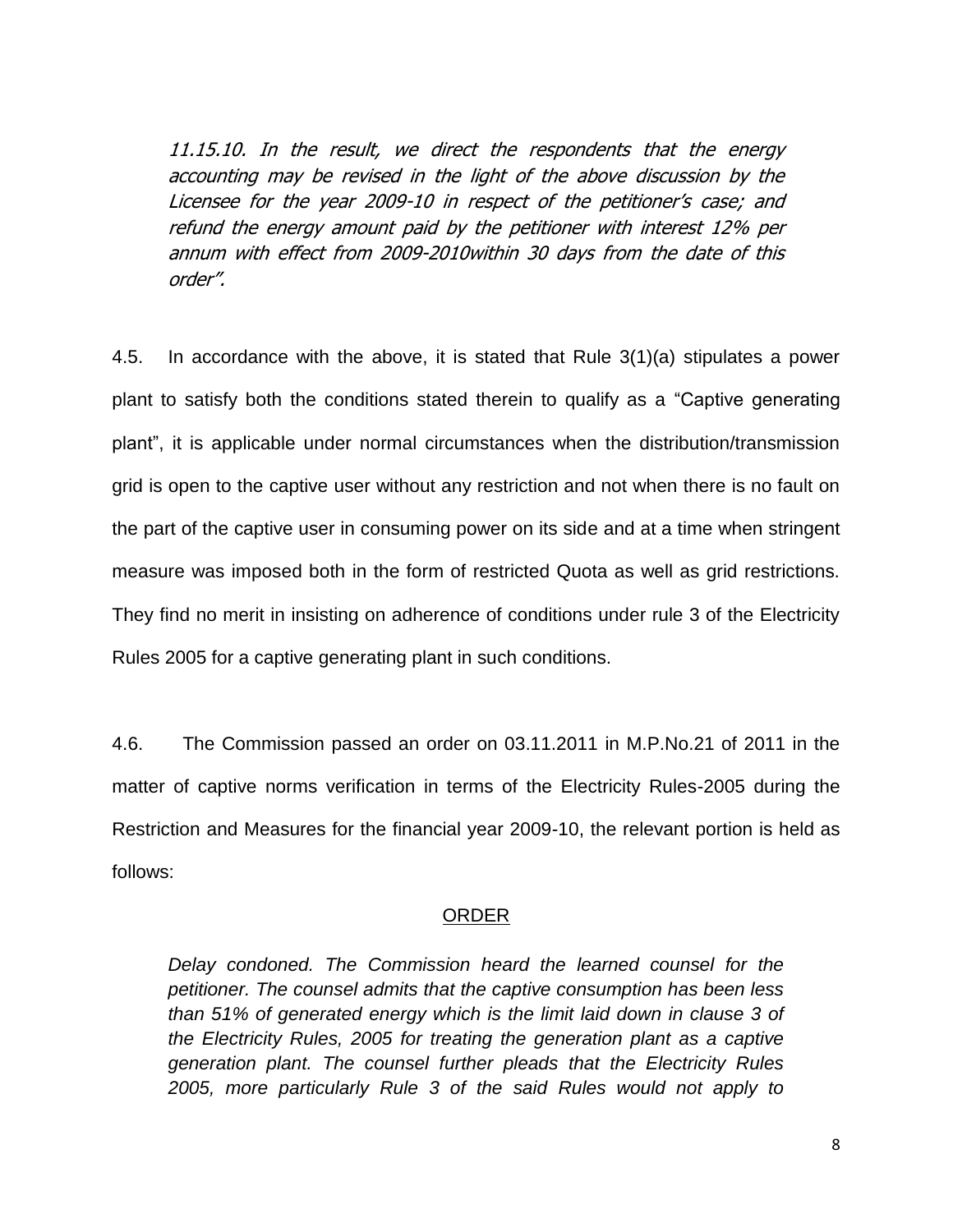*generating plants owned by a single owner such as the petitioner. We are unable to accept this interpretation of the Electricity Rule 2005. All the three wind mills of the petitioner were set up in 2008-09 much after the commencement of the Electricity Rules 2005 and therefore, the said Rules will apply in-toto to the petitioner's plants. Rule 3 of the Electricity Rules, 2005 (vide GSR 379 (E), dated 8-6-2005) is extracted below:*

"3. Requirements of Captive Generating Plant- (1) No power plant shall qualify as a Captive Generating Plant' under section 9 read with clause (8) of section 2 of the Act unless-

(a) in case of a power plant-

- (i) not less than twenty six percent of the ownership is held by the captive user(s), and
- (ii) not less than fifty one percent of the aggregate electricity generated in such plant, determined on an annual basis, is consumed for the captive use:".

In view of this Rule, if the two conditions (i) & (ii) above are not fulfilled, the power plant shall not qualify as a captive generating plant. By the Petitioner's own admission, they have not consumed the minimum stipulated requirement of 51% of the energy generated. In view of this, the generating plant of the petitioner cannot be treated as a captive generating plant. Hence, the petition is dismissed at the admission stage.

4.7. It was filed Review Petition against the order dated 03.11.2011 in M.P.No.21 of

2011 vide R.P.No.1 of 2012 in M.P.No.21 of 2011 wherein the Commission passed an

order on 05.02.2014, the relevant portion which held as follows:

" 5. Findings of the Commission:-

We have heard the arguments of both parties. The only question to be resolved in this petition is whether the arguments advanced by the learned counsel for the petitioner would justify to bring this case within the scope of review. The counsel for the review petitioner argued that there is a mistake of fact in the order of the Commission dated 03-11- 2011. He further argued that as a 100% owner of his captive generating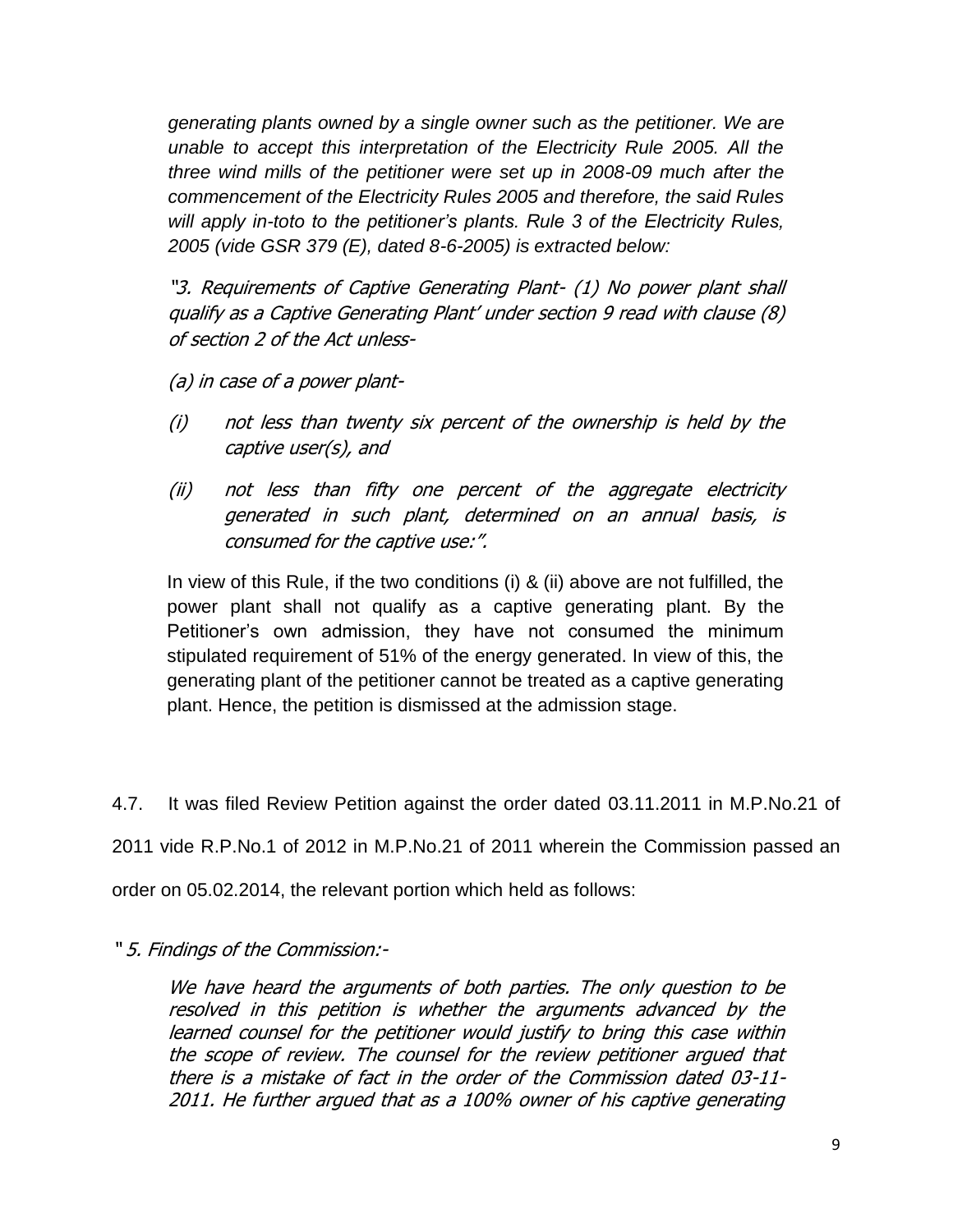plant he could comply with provisions of section 2(8) and section 9 of the Act and he is not required to fulfil rule 3 of the Electricity Rules, 2005 prescribing the minimum consumption of 51% by the captive user. This is only an interpretation by the petitioner and not a mistake of fact in the order already passed by this Commission in M.P.No.21 of 2011 dated 03- 11-2011. On going through the averments of the petitioner, it is clear that the instant case does not fall within the scope of review, since the petitioner has not brought out any mistake of fact, ignorance of any material fact or any error apparent on the fact of the record. Therefore, the review petition is dismissed."

4.8. The above order of the Commission is squarely applicable to the present case, since the above order was issued for non-compliance of consumption criteria during the period Restriction and Control measures were in force for the financial year 2009-10. Therefore, Respondent herein lost its captive status due to the reason that the Respondent herein has not fulfilled 51% consumption criteria as per the Electricity Rules, 2005 for the financial year 2009-10 thereby the Respondent herein petition in D.R.P.No.18 of 2013 has to be dismissed. While fact being so, the Commission passed impugned order that they find no merit in insisting on adherence of conditions under rule 3 of the Electricity Rules 2005 for a captive generating plant in Restrictions and Control measures in force. Therefore, the said observation is against the core of the issue in the present case and said observation may be termed as ignorance of material fact and error on the face of the record. It is stated that considering the above fallacy and the failure of the Commission in noticing its own previous Order dated 03.11.2011 while deciding D.R.P.No.18 of 2013, it is arguable that Impugned Order dated 17.08.2021 is per incuriam, thereby unsettling the settled position of law that has held the field for over 10 years and has been followed TANGEDCO and collected Cross Subsidy Surcharge for non-compliance captive status during Restriction and Control measures.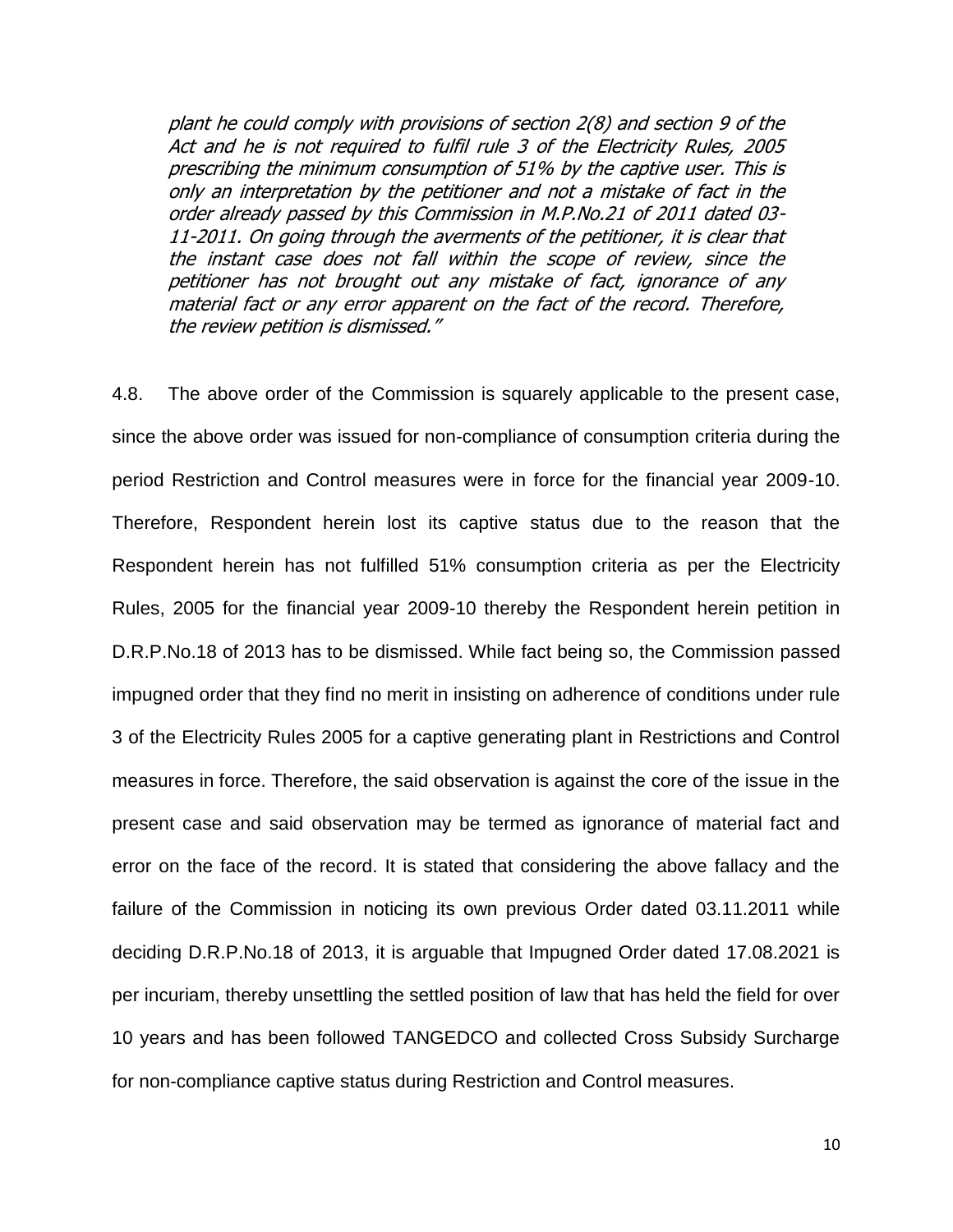4.9. The Commission has erroneously mentioned that the Distribution Licensee is not expected to receive revenue from the consumers when there is no adequate supply of power. Resultantly, no compensation in the form of cross subsidy surcharge is leviable. It has been affirmed by the Hon"ble APTEL in M/s. Steel Furnace Association of India Vs PSERC and Anr. In Appeal no.38 of 2013 in its Order dated 01-08-2014. In this connection, it is most relevant to mention that the above APTEL order dealt that the consumer purchased the third party power purchased during the Restriction and control measures which is not applicable to the present case, since the case on hand dealt only captive consumer for non-compliance of consumption criteria as per Electricity Rules-2005 not third party consumer, thereby the Commission erroneously mentioned the said order and hence said observation may be termed as mistake of fact and error on the face of the record.

4.10. The Respondent has not fulfilled the consumption criteria. Therefore, the Respondent has lost its captive status thereby the captive user of the Respondent is liable to pay Cross Subsidy Surcharge for the adjusted units during the financial Year 2009-2010. In this regard, the Appellate Tribunal for Electricity Ordered in A.No.33 of 2012 dated 18.02.2013, the relevant portion which held as follows:

#### *"30. To Sum Up:*

*(a) Rule 3 of Electricity Rules-2005 specifically prescribes that two conditions are to be satisfied by the power plant to be qualified as a captive power plant. If any one of those conditions is not fulfilled, the captive power plant will lose its status and become a generating plant. Hence, the State Commission does not have any powers to relax the provisions of the Electricity Rules-2005.*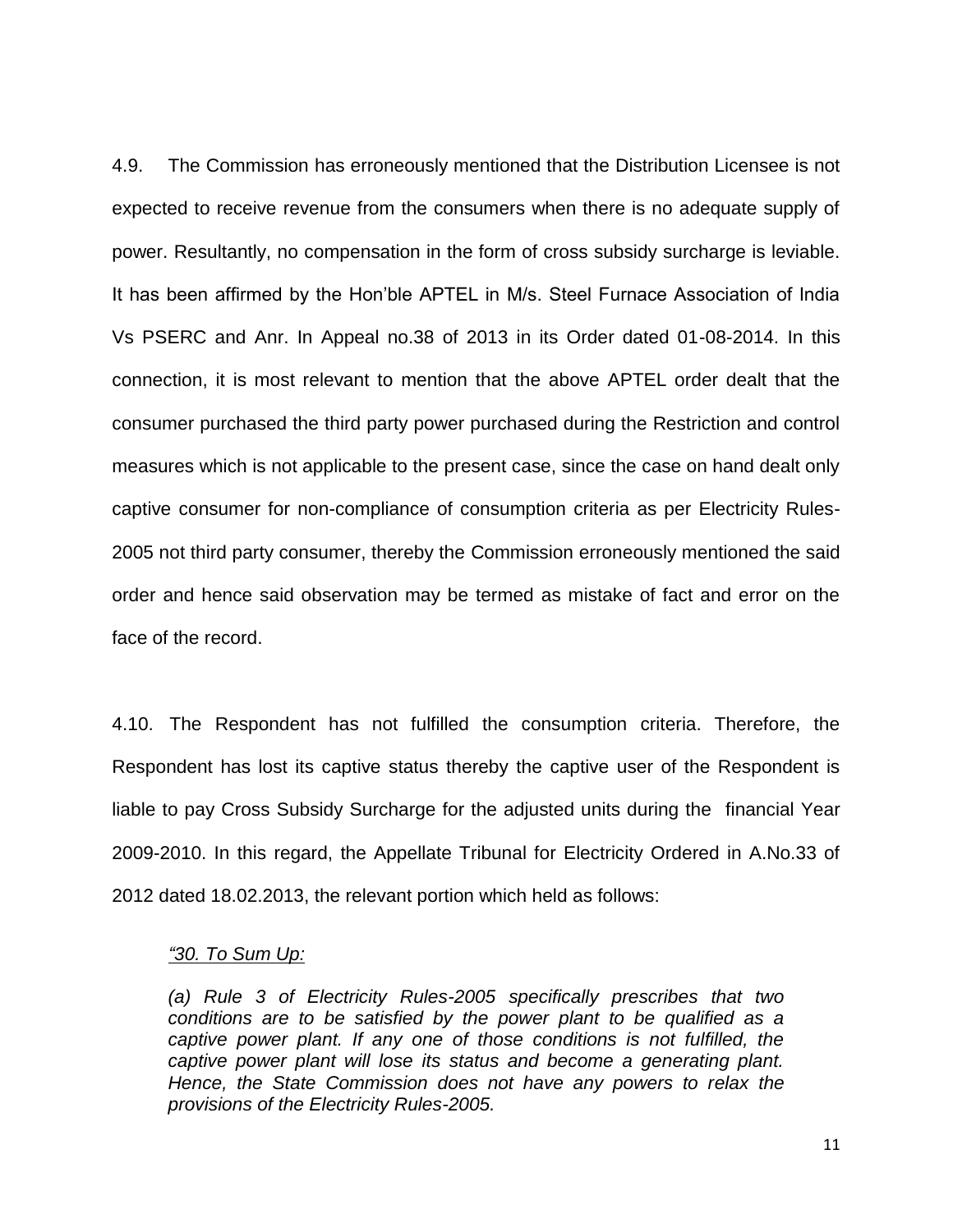*(b) In the present case, the Appellant could not satisfy one of the conditions of Rule-3 viz consumption of 51% of the annual aggregate electricity generated by its power plant for captive use during the year 2009-10 due to breakdown in its Steel Plant. Therefore, the power generation from its power plant shall be treated as if it is a supply of electricity by a generating company as per Rule 3(2) of the Electricity Rules-2005. The State Commission does not have any power to relax the requirement of consumption of not less than 51% of the electricity generated from the Appellant's power plant for captive use."* 

4.11. In accordance with the above order, the observation of the Commission in the impugned order that during the year 2009-10 there was acute power shortage and the TANGEDCO was forced to implement frequent load shedding scheduled, which in turn has badly affected the petitioner, thereby they find no merit in insisting on adherence of conditions under rule 3 of the Electricity Rules 2005 for a captive generating plant in such conditions is not a sustainable one. Further, as per the Hon"ble APTEL Judgment in A.No.33 of 2012, the Commission cannot relax the requirement of consumption of not less than 51% of the electricity generated from the Petitioner"s power plant for captive use which is not permissible under law, since the State Commission does not have any powers to relax the provisions of the Electricity Rules-2005. The TNERC has not considered the said order and passed impugned order which is termed as error face of the record.

4.12. The Hon"ble Supreme Court of India in C.A.No.18506-18507 of 2017 dated 13.11.2017 held as follows:

*" xxx*

*12. The prescription that at least 51% electricity generation should be used for the purpose of his own use‖, as has been provided in Rule 3 (1)(a)(ii) of the Rules of 2005, cannot be said to be arbitrary in any manner. In case, for certain months generating plant has to be closed for any reason or for non-compliance of the provisions or for any deficiency,*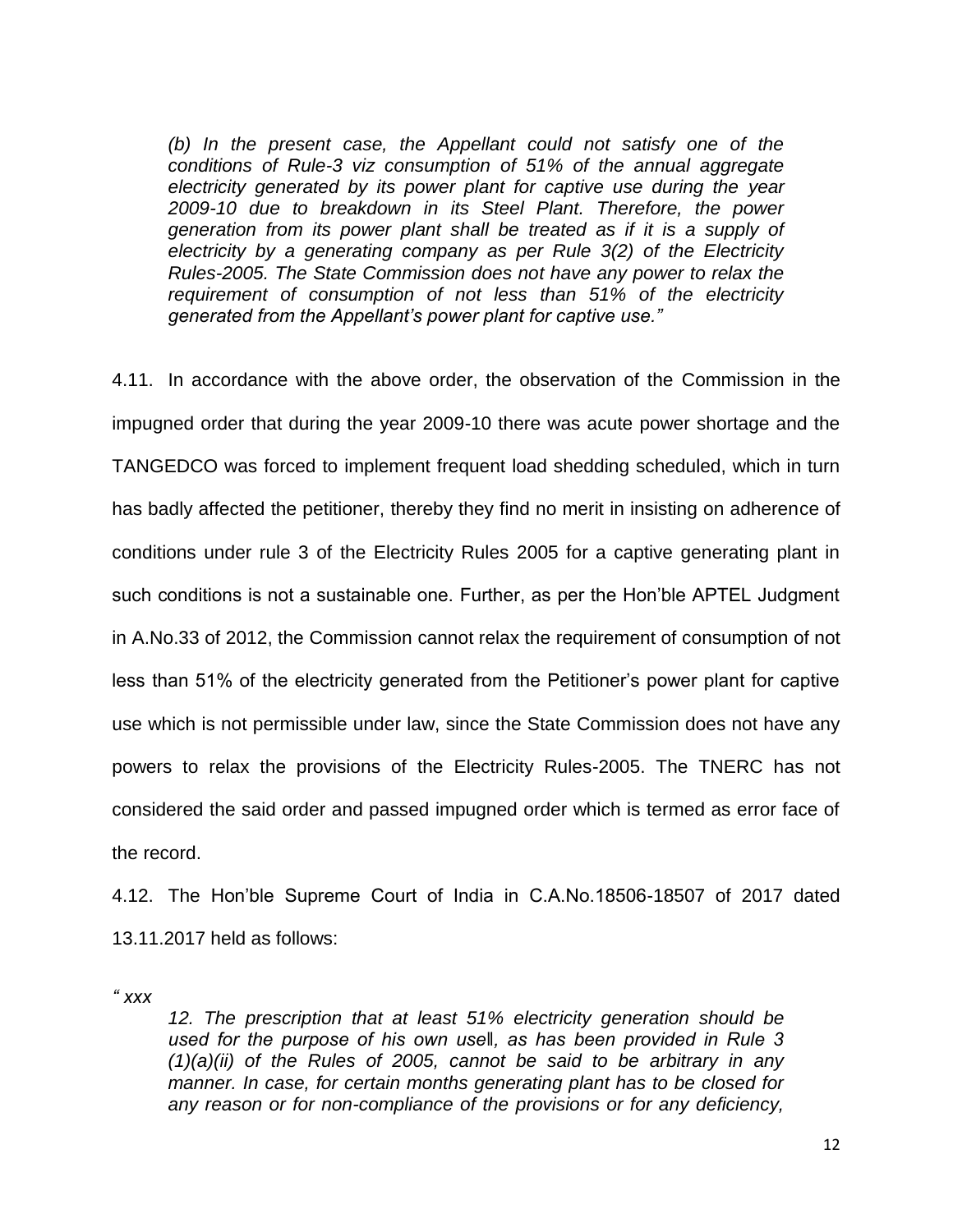*the prescription of consumption of 51% on yearly basis takes care of such closure as well. The calculation is provided to be on an annual basis. Thus, provision is quite reasonable, and it cannot be said to be ultravires to the Act and fulfills purpose of the provisions of the Act, and no reading down of provision is called for as prayed. In case, due to force-measure any generating plant has been closed for a certain period, provision of consumption to be seen in annual perspective takes care of such exigency also. Xxxx '*"

4.13. In accordance with the above Judgment that in case, for certain months generating plant has to be closed for any reason or for non-compliance of the provisions or for any deficiency, the prescription of consumption of 51% on yearly basis takes care of such closure as well. Therefore, the Respondent is not fulfilled consumption criteria as per the Electricity Rules – 2005 thereby Respondent failed to fulfill the captive status for the financial year 2009-10. TNERC has not considered the said order and passed impugned order which is termed as error face of the record.

# **5. Reply filed on behalf of the Respondent:-**

5.1. As per Regulation 43 of the TNERC Conduct of Business Regulations, 2004, only limited grounds are provided for review of any decision, direction or order of the Commission. Such limited grounds are (a) mistake of fact; (b) ignorance of material fact; and (c) any error apparent on the face of the record. The present Review Petition does not attract the limited grounds of review provided under the said Regulation 43 of the TNERC Conduct of Business Regulations, 2004. It is submitted that the Petitioner has to made out any case relating to (a) mistake of fact; (b) ignorance of material fact; and (c) any error apparent on the face of the record in relation to the Order dated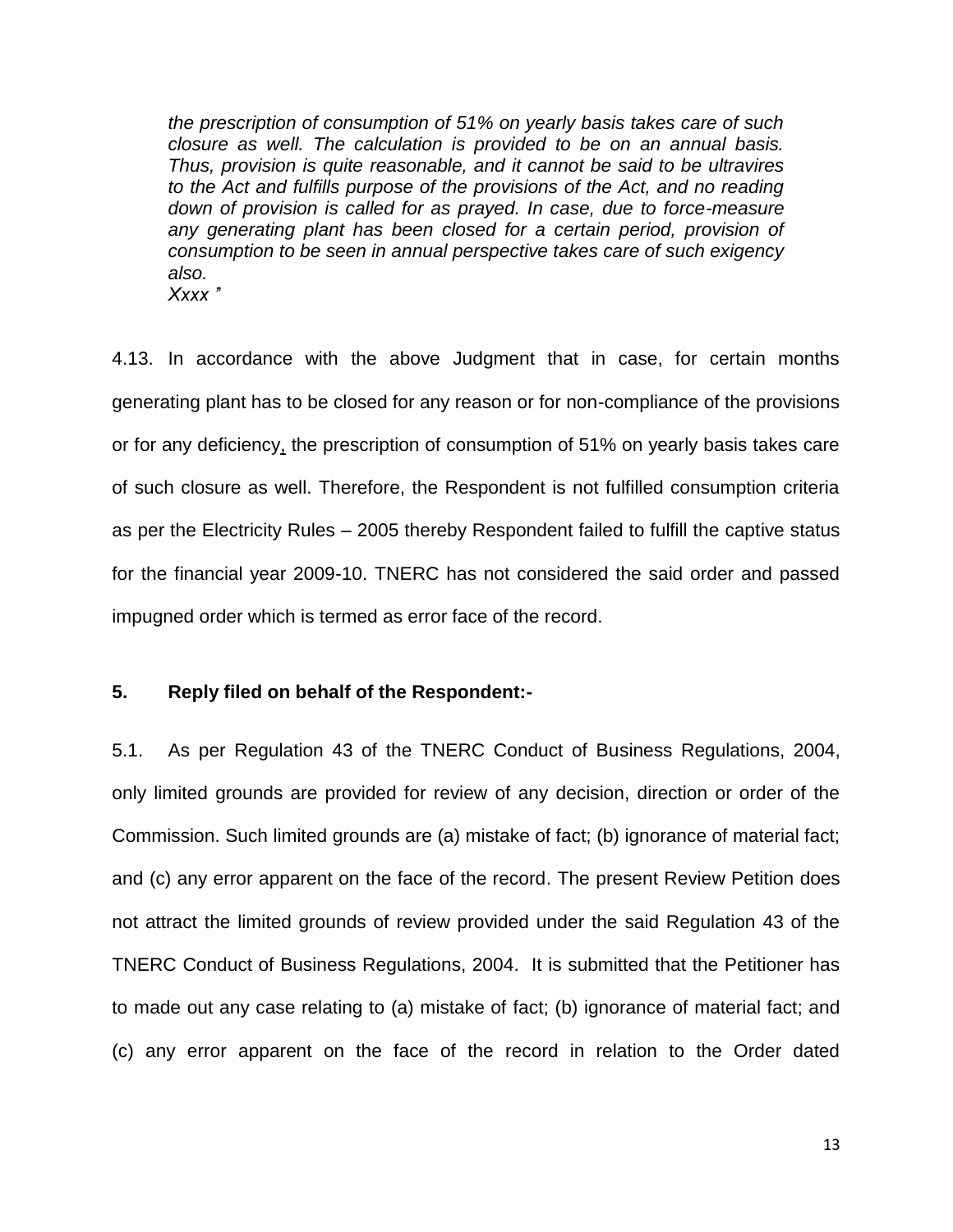17.08.2021 in D.R.P.No.18 of 2013. Hence, the present Review Petition is liable to be dismissed at the threshold itself.

5.2. There is no mistake of fact, ignorance of material fact or any error apparent on the face of the record in respect of the Order dated 17.08.2021 in D.R.P.No.18 of 2013. It is submitted that the Order dated 17.08.2021 is a well reasoned order taking into consideration all relevant facts and circumstances of the matter including applicable Laws, Rules and Regulations and therefore it cannot be said by any stretch of imagination that there is any mistake of fact or ignorance of material fact or error apparent on the face of the record. Hence, it is submitted that the present Review Petition having failed to make out any case for review under Regulation 43 of the TNERC Conduct of Business Regulations, 2004 is liable to be dismissed by this Commission.

5.3. The reliance of the Petitioner on the Order dated 03.11.2011 in M.P.No.21 of 2011 and the Order dated 05.02.2014 in R.P.No.1 of 2012 is wholly misconceived for the following reasons:

> i. In the Order dated 03.11.2011 in M.P.No.21 of 2011, the Commission dealt with a case where the consumer had admitted captive consumption to be less than 51% of the generated energy. However, in the present case, the Respondent has not admitted that it has failed to satisfy the 51% of the captive consumption requirement and on the contrary, it is a case of the Respondent that it had indeed satisfied the 51% captive consumption requirement on the basis of the Order dated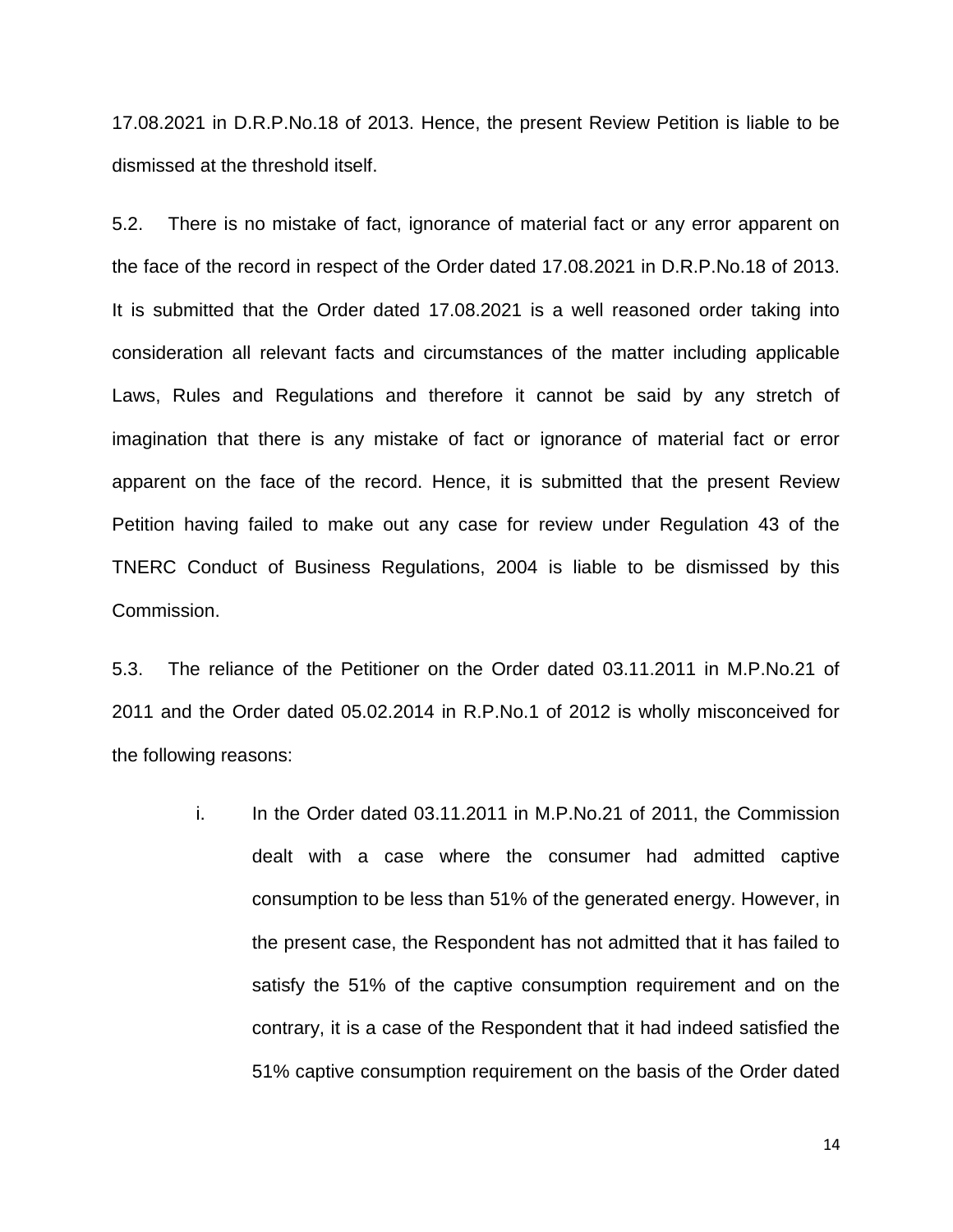28.10.2009 in Suomoto proceedings No.1 of 2009 whereby the consumers were permitted to adjust their unutilized banked energy available as on 01.11.2009 in five equal monthly installments from 01.11.2009 to 31.03.2010 in addition to current generation of that month and the subsequent Order dated 29.03.2010 in M.P.Nos.10, 11 and 12 of 2010 whereby for consumers such as the Petitioner who received the quota allocation communication in December 2009, the period of adjustment of unutilized banked energy was extended up to 31.05.2010. Therefore, it is evident that the facts of the matter in M.P.No.21 of 2011 and the present case are different and therefore no reliance can be placed on the said Order dated 03.11.2011 in M.P.No.21 of 2011.

ii. Further, the issue that was raised in M.P.No.21 of 2011 was whether the 51% captive consumption requirement would apply to generating plants owned by a single owner. This issue was answered against the Consumer/Petitioner in M.P.No.21 of 2011 and on this basis, it was held that the 51% captive consumption. The aforesaid issue is completely different from the issue that has been decided in the Order dated 17.08.2021 in D.R.P.No.18 of 2013. In other words, the question that arose for consideration in M.P.No.21 of 2011 and in the present case are completely different and therefore no reliance can be placed on the Order dated 03.11.2011 in M.P.No.21 of 2011. For the aforesaid reasons, it is submitted that the Petitioner's reliance upon the Order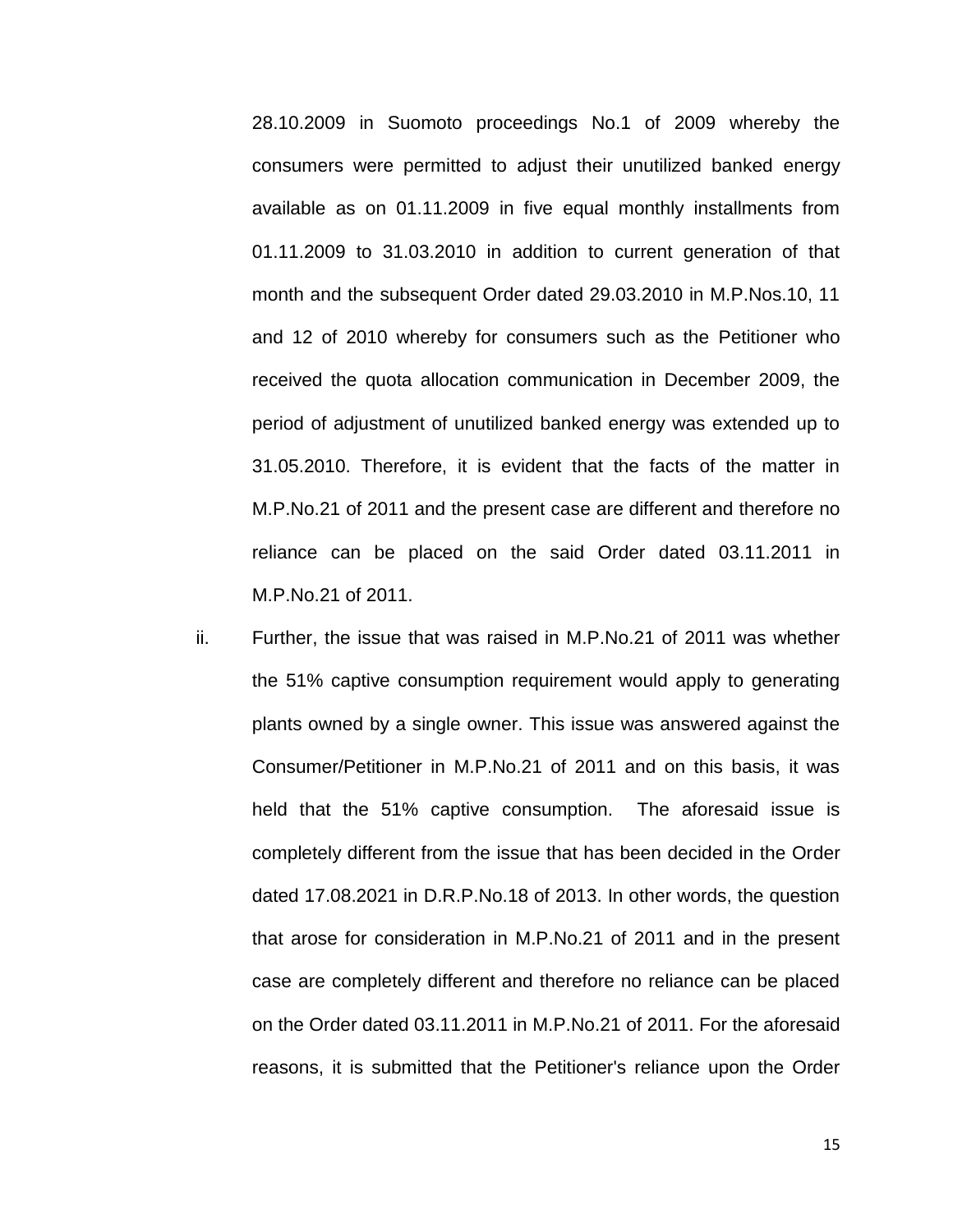dated 03.11.2011 in M.P.No.21 of 2011 is wholly misconceived and erroneous.

- iii. With regard to the Order dated 05.02.2014 in R.P.No.1 of 2012, for the reasons mentioned above; no reliance can be placed on the same in as much as R.P.No.1 of 2012 was a Review Petition filed against the Order dated 03.11.2011 in M.P.No.21 of 2011.
- iv. It is pertinent to mention that the Order dated 05.02.2014 in R.P.No.1 of 2012 does not help the case of the Petitioner in any way but on the contrary supports the preliminary objections raised by the Respondent that the present Review Petition is not maintainable. In this regard, it is submitted that the Order dated 05.02.2014 has held that a possible interpretation of Law, Rules and Regulations by a party would not tantamount to a mistake of fact, ignorance of any material fact or error apparent on the face of the record so as to fall within the limited grounds available for Review under Regulation 43 of the TNERC Conduct of Business Regulations, 2004. In other words, it is submitted that the allegations contained in the present Review Petition at best may only be an interpretation of the applicable Law, Rules and Regulations sought to be canvassed by the Petitioner and therefore in the light of the said Order dated 05.02.2014 in R.P.No.1 of 2012, the present Review Petition is not maintainable and deserves to be dismissed by this Commission.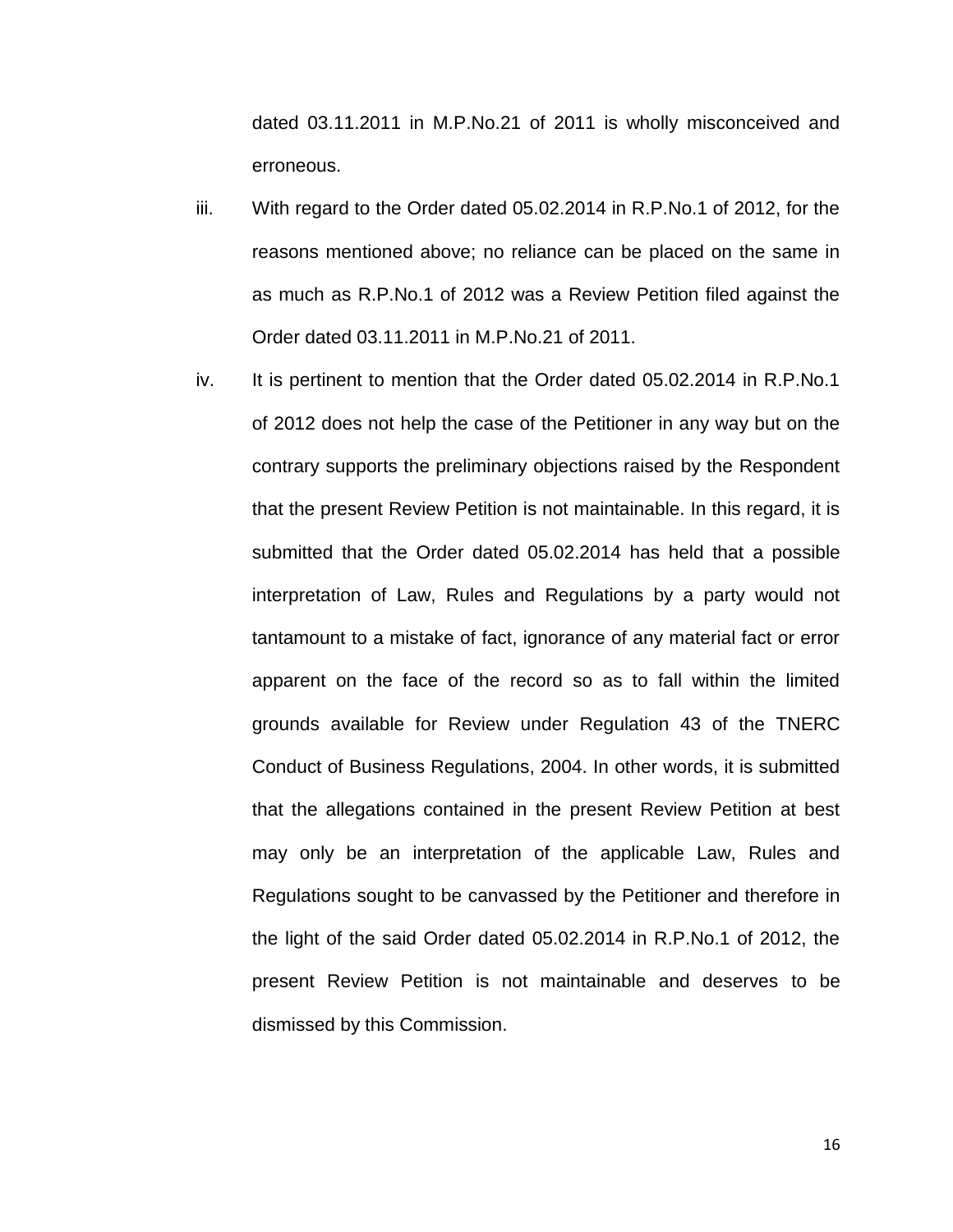5.4. In the Order dated 17.08.2021 in D.R.P.No.18 of 2013, this Commission has carefully and meticulously appreciated all relevant facts inter-alia relating to the Petitioner's adjustment of almost its entire industrial consumption against its wheeled power at 96.7% in 11 out of 12 months and only balance was taken for banking, the Petitioner did not have any other arrangement for sale of power, the Petitioner, if permitted, either by way of higher quota or more hours of supply would have definitely satisfied the captive consumption requirement, etc. which is evident from the findings of the Commission contained in paragraph-11.15.6. On this basis and for the other reasons contained in the findings of the Commission in paragraph 11 of the Order dated 17.08.2021, the Commission has rightly come to the conclusion that the captive consumption requirement would be applicable under normal circumstances when the distribution/adjustment grid is open to the captive user without any restriction and not when there is no fault on the part of the captive user in consuming power on its side and at a time when stringent measure was imposed in the form of restricted quota as well as grid restriction. Hence, the Commission has held that there is no merit in the Petitioner insisting upon adherence of the captive consumption requirements. In other words, the Commission while recognizing the 51% captive consumption requirement has held that in the special facts of the present case of the Respondent, the same cannot be insisted since (a) there was no fault on the part of the Respondent in consuming power; (b) it was not under normal circumstances; and (c) it was at a time when strict restrictions were imposed preventing the Respondent from consuming power. On this basis and on the special facts and circumstances of this case, it has been held that the insistence of the 51% captive consumption requirement is not sustainable. Therefore, it can be seen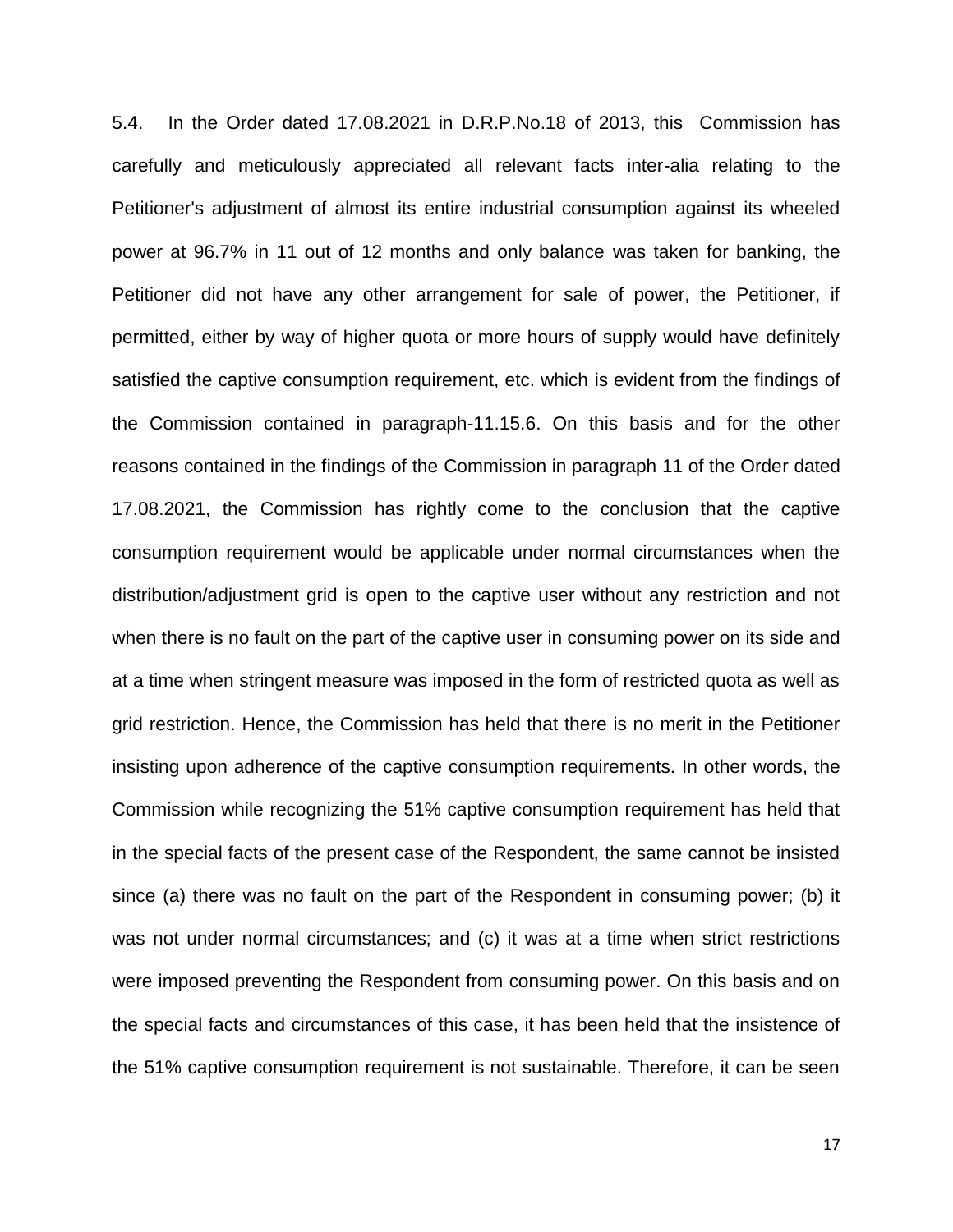that on a factual finding, the Commission has held that the Respondent would have satisfied the 51% captive consumption requirement had it been in normal circumstances and not a situation where strict restrictions were imposed by the Petitioner. In other words, the Petitioner cannot on the one hand impose strict restrictions preventing the Respondent from consuming power and on the other hand impose penalty for nonconsumption of power by the Respondent, which is illogical and this aspect has been recognized and correctly appreciated by the Commission in the Order dated 17.08.2021 in D.R.P.No.18 of 2013. Therefore, the present Review Petition is liable to be dismissed.

5.5. The relevant rules imposing 51% captive consumption requirement having not been challenged would render the Order dated 17.08.2021 unsustainable and subject to Review is totally erroneous and devoid of merits. It is to be noted that such contention was only raised during arguments and is not supported by any pleadings of the Petitioner and for this reason alone, such contention deserves to be dismissed. Further, it is submitted that such contention of the Petitioner is unsustainable in as much as the Commission in the Order dated 17.08.2021 has not in any way infringed upon the relevant rules imposing 51% captive consumption requirement but has only held that the Petitioner cannot insist upon the adherence of the said Rules imposing 51% captive consumption requirement on the Respondent since on the special facts of this case, it is the Petitioner who imposed strict restrictions which prevented the Respondent from consuming power. In short, the Commission has held that the Petitioner cannot seek to benefit by way of penalizing the Respondent when it was the Petitioner who imposed restrictions as a result of which the Respondent was unable to consume power.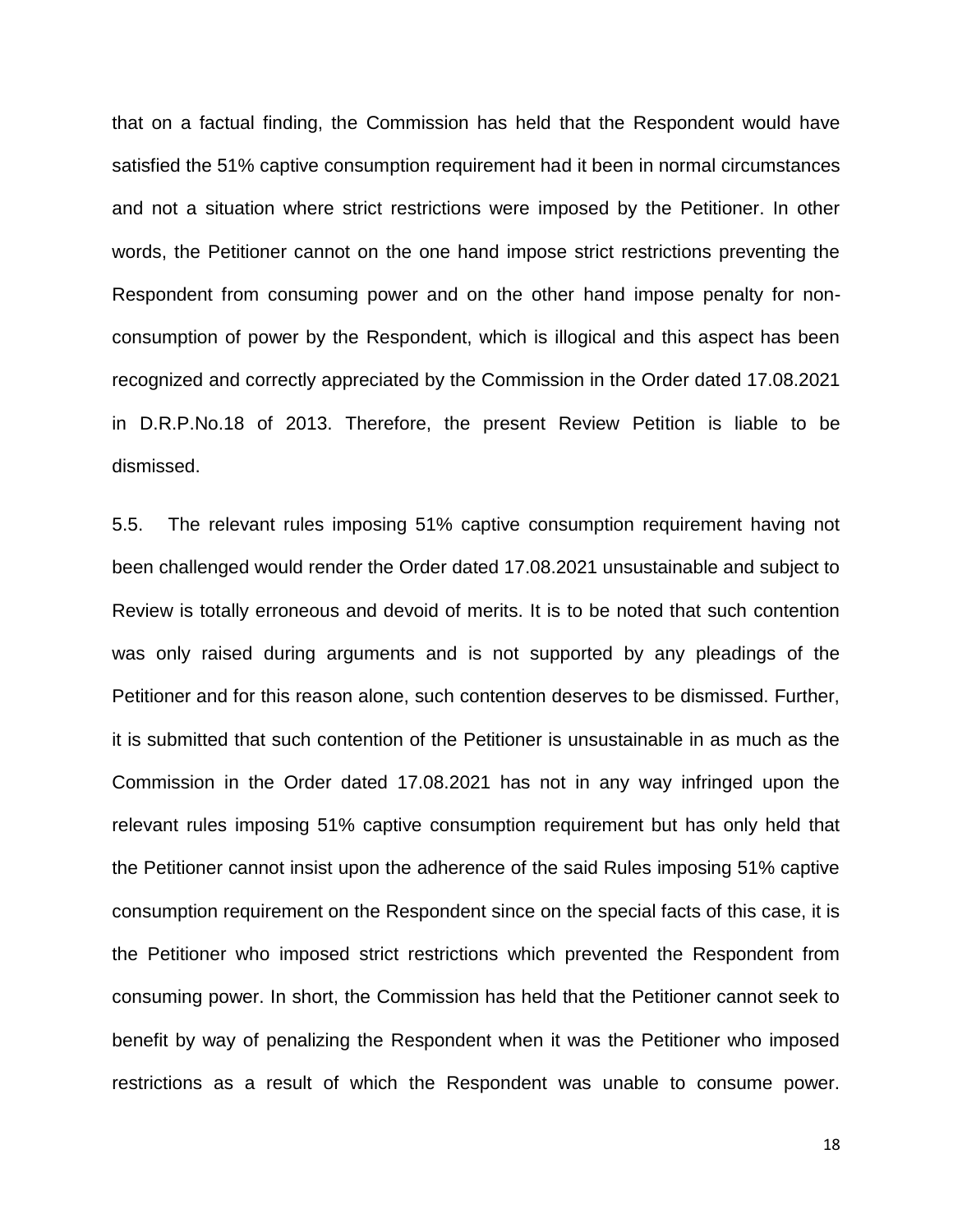Therefore, the Petitioner's contention that the said Rules have to be challenged failing which the Order dated 17.08.2021 would be rendered unsustainable is contrary to law and facts. It is reiterated that the Commission has only held that in the special facts of this case, the insistence of the 51% captive consumption requirement cannot be insisted upon by the Petitioner. Therefore, seen from this perspective, the present Review Petition deserves to be dismissed.

5.6. There is no mistake of fact, ignorance of material fact or error apparent on the face of the record in the Order dated 17.08.2021 in D.R.P.No.18 of 2013. The present Review Petition is not maintainable and deserves to be dismissed.

5.7. The extract of the Order dated 03.11.2011 in M.P.No.21 of 2011 and the Order dated 05.02.2014 in R.P.No.1 of 2012 are admitted and the rest of the contents are denied as false. It is denied that the aforesaid orders are squarely applicable to the present case. It is also denied that the Respondent has lost its captive status in noncompliance of 51% of the consumption criteria and therefore D.R.P.No.18 of 2013 ought to have been dismissed. It is denied that there is mistake of fact, ignorance of material fact or error apparent on the face of the record as wrongly alleged by the Petitioner. It is reiterated that the Order dated 17.08.2021 is a well reasoned order based on proper appreciation of all relevant facts and accordingly, the Commission has held that there cannot be insistence of the 51% captive consumption requirement by the Petitioner in as much as it is the Petitioner who had imposed strict restrictions preventing the Respondent from consuming power. Such findings in the Order dated 17.08.2021 is in accordance with the applicable Laws, Rules and Regulations. It is submitted that there is no fallacy or failure by the Order dated 03.11.2011. It is also denied that the Order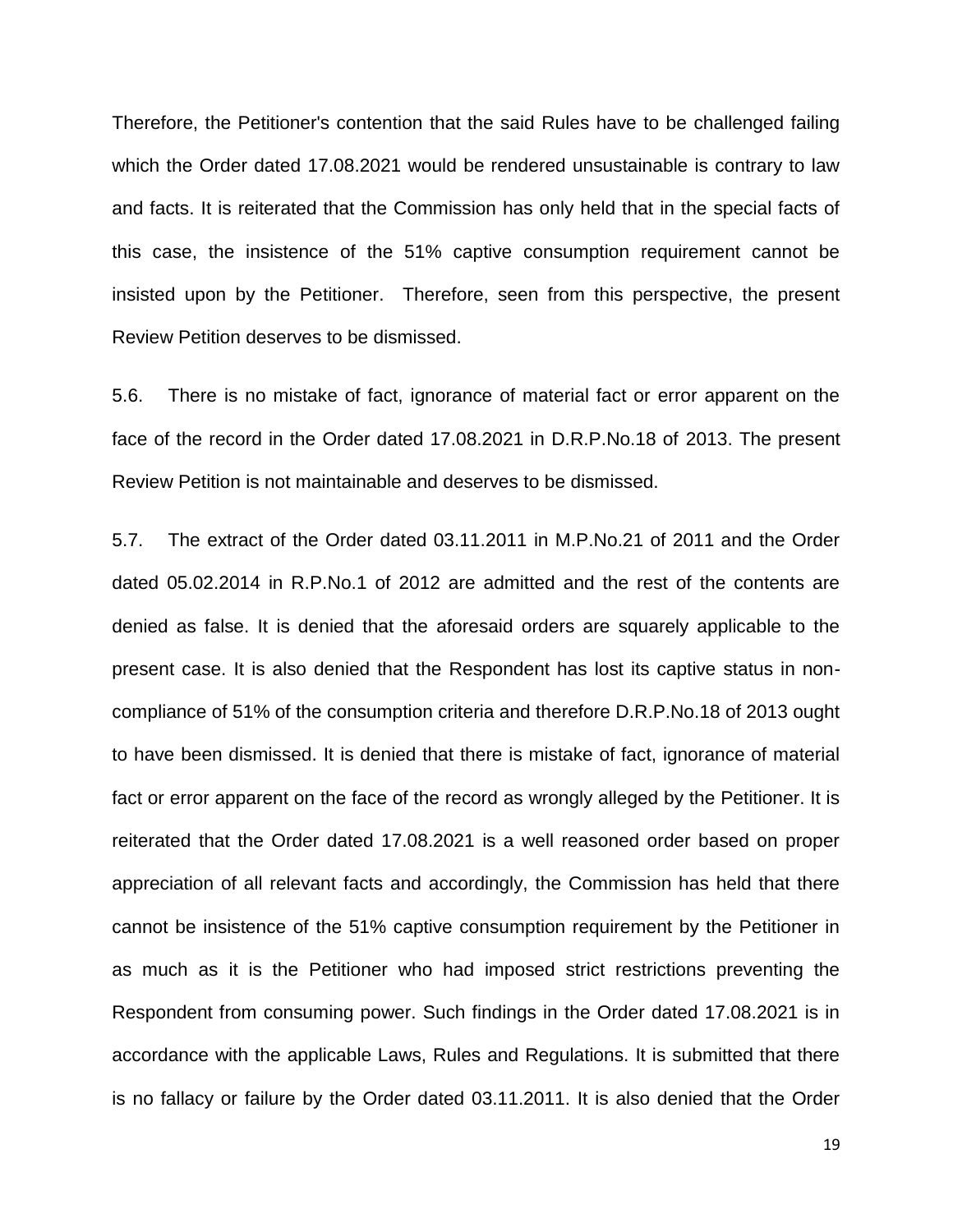dated 17.08.2011 is per incurium and unsettles the settled position of law for over 10 years relating to compliance of captive status. It is submitted that the Commission has not unsettled or infringed the 51% captive consumption requirement but has only held that on the special facts of this case, the same cannot be enforced against the Respondent in as much as it is the Petitioner who restricted the Respondent from consuming power by imposing strict restrictions during the relevant period. It is also submitted that the Order dated 17.08.2021 is not contrary to any of the earlier orders referred to in the present Review Petition by the Petitioner. Further, the contentions raised by the Petitioner in the present Review Petition are the Petitioner's own interpretation of the Laws, Rules and Regulations and the various orders which by no stretch of imagination would tantamount to mistake of fact, ignorance of material fact or error apparent on the face of the record to sustain the present Review under Regulation 43 of the TNERC Conduct of Business Regulations, 2004.

5.8. TheCommission has correctly referred to the Order dated 01.08.2014 in Appeal No. 38 of 2013. The Commission has rightly recognized that the said order relates to a case of cross subsidy surcharge levied on power procured from third party source and observed that the fundamental principal of the said order passed by APTEL is that the distribution licensee shall not expect revenue from consumers when consumers are put to hardship due to the power restrictions/power cut in the state. On the basis of this principle, the Commission has held in the present case that the Petitioner cannot penalize or expect revenue from the Respondent since the Respondent was restricted from consuming power only due to the strict restrictions imposed by the Petitioner in the State. The Petitioner cannot benefit by way of penalty imposed on the Respondent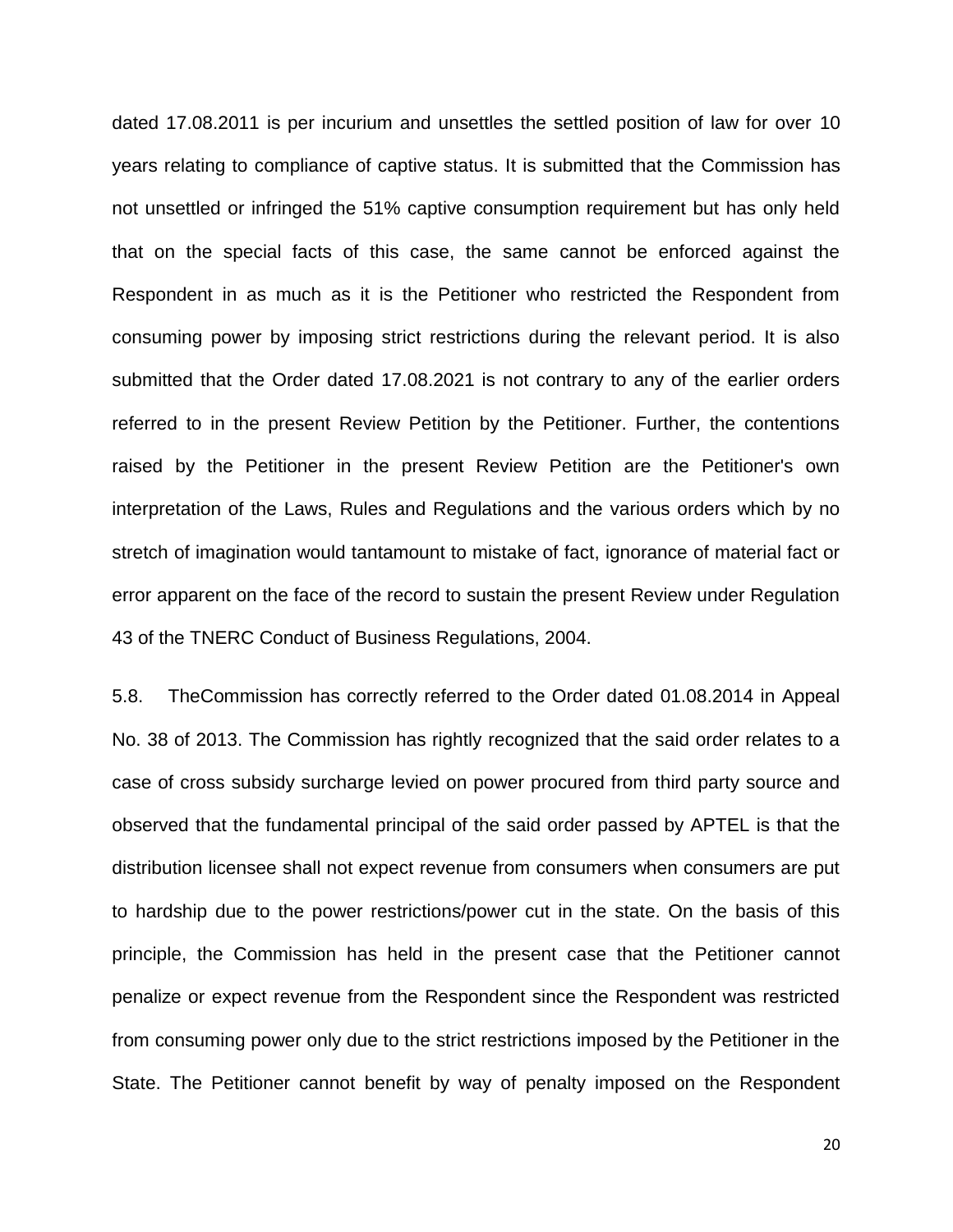since the Respondent was restricted from consuming power by the Petitioner itself. Hence, the reliance by the Commission in the Order dated 01 .08.2014 in Appeal No.38 of 2013 is correct and in accordance with law.

5.9. The reliance by the Petitioner on the Order dated 18.02.2013 in A.No.33 of 2012 passed by the APTEL is wholly misconceived. In that case, the consumer was unable to satisfy the 51% captive consumption requirement due to break down of its steel plant. The facts of that case are evidently different from the facts of the present case in as much as in the present case the Respondent was restricted from consuming power by the Petitioner and therefore the Petitioner on the one hand cannot impose restriction on power consumption and on the other hand, levy penalty on the Respondent for nonconsumption of power up to 51% to satisfy the captive consumption criteria. Therefore, it is evident that the Petitioner is relying on orders in cases where the facts are entirely different from the special facts of this case. Therefore, the allegations of the Petitioner as contained in paragraph 8 of the Review Petition are devoid of merits and the present Review Petition deserves to be set aside.

5.10. Again, the Order dated 13.11.2017 of the Supreme Court dealt with a situation of closure of the Generating Plant for any reason or for non-compliance of the provisions or for any deficiency or due to force majeure conditions, the prescription of 51% captive consumption requirement on yearly basis deals with such situations. It is submitted that all these scenarios are totally different from the special facts of this case wherein the Respondent was restricted from consuming power for satisfying the 51% captive consumption requirement only because of the strict restrictions imposed by the Petitioner in the State. Therefore, the Commission has rightly held that the Petitioner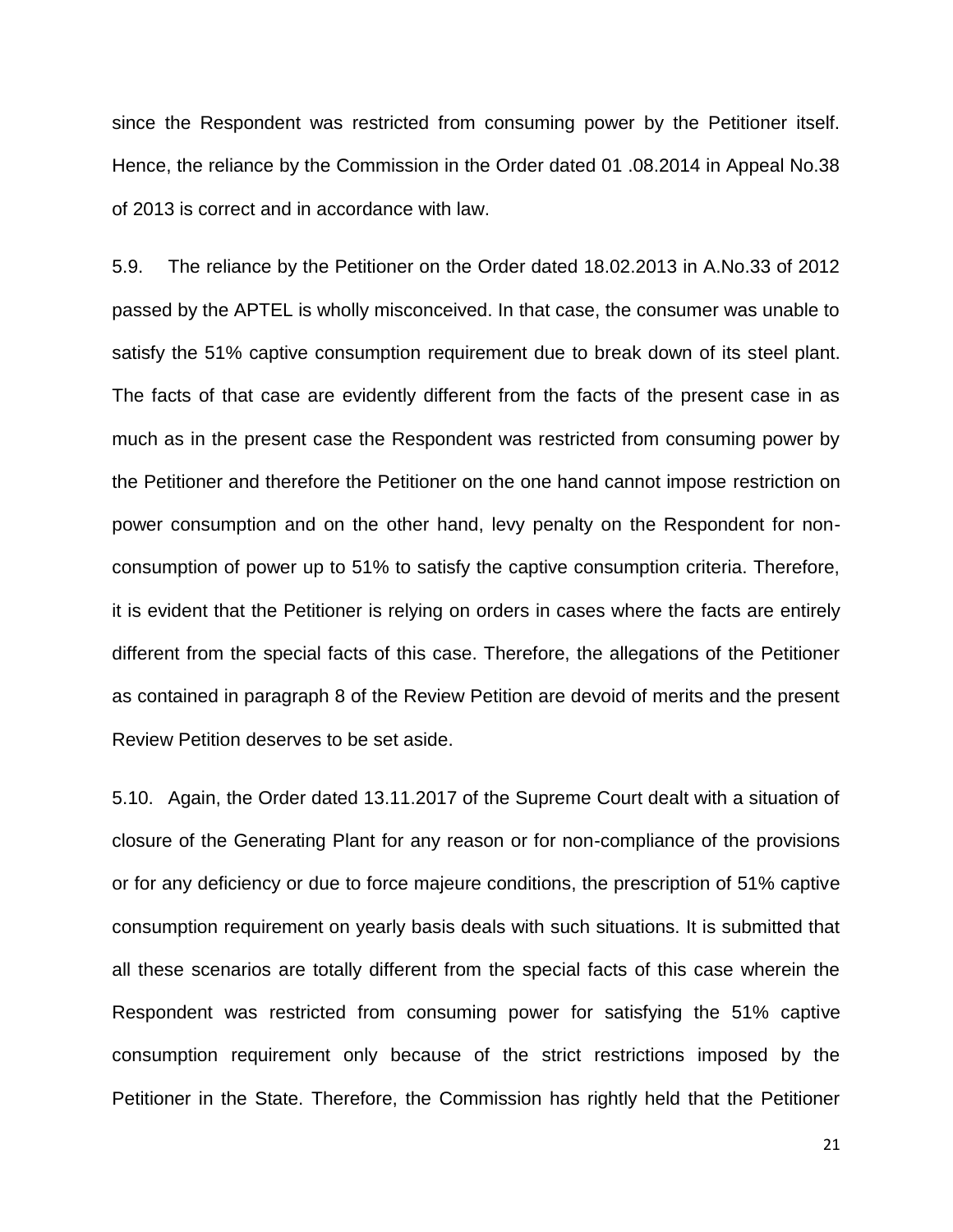cannot receive any benefit from the Respondent since it was the Petitioner which restricted the Respondent from consuming power as mentioned above. This is a very fundamental reasoning that has been adopted by the Commission to render justice and affirm that the Petitioner cannot generate revenue from the Respondent in circumstances when the Respondent is put to hardship because of the Petitioner as in the present case. It is reiterated that the Commission has not infringed or relaxed the provisions of the 51% captive consumption requirement in any manner whatsoever but has only held that the Petitioner cannot insist upon compliance of 51% captive consumption requirement and consequently penalize the Respondent for failure to do so in the special facts of this case. Therefore, it is submitted that the Commission has considered all applicable Laws, Rules and Regulations including the relevant Orders of the various Courts and thereafter passed the Order dated 17.08.2021 which is a wellreasoned Order taking into consideration all relevant facts. Therefore, by no stretch of imagination can it be held that there is any infirmity in the Order dated 17.08.2021 either by way of mistake of law, ignorance of material fact or error apparent on the face of the record to warrant interference of the Order dated 17.08.2021 under the limited scope of review provided under Regulation 43 of the TNERC Conduct of Business Regulations, 2004.

5.11. The contentions raised by the Petitioner regarding 51% captive consumption requirement were considered in D.R.P.No.18 of 2013 and therefore it is submitted that the Petitioner is seeking a re-appreciation/re-hearing of its case before the Commission under the guise of review. Such re-appreciation/re-hearing of the case of the Petitioner is not permissible under the limited scope of review provided under Regulation 43 of the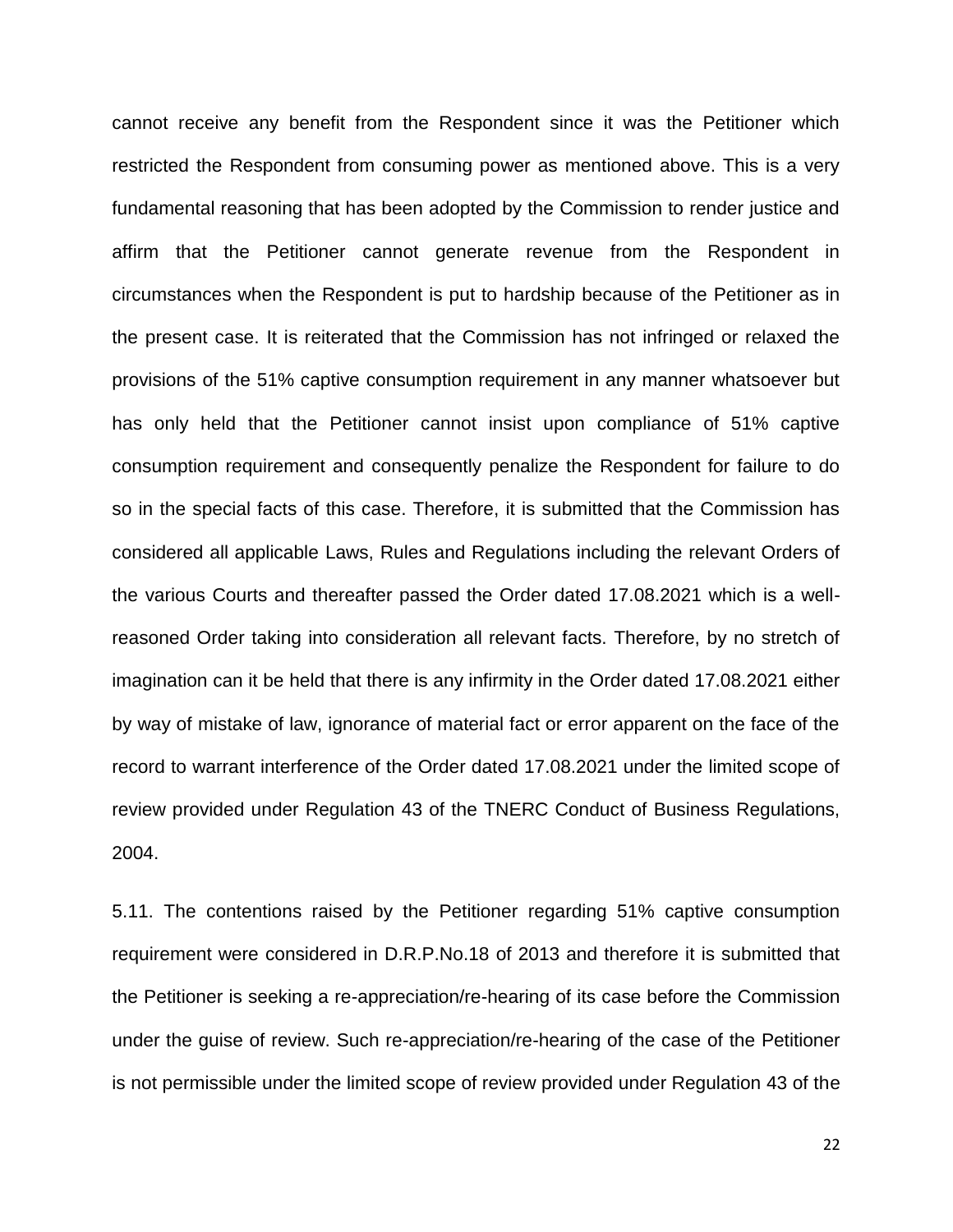TNERC Conduct of Business Regulations, 2004. Without prejudice to the above, it is submitted that the allegations / contentions raised by the Petitioner in the present Review Petition may at best be the Petitioner's own interpretation of the relevant Laws, Rules and Regulations and such interpretations of the Petitioner cannot be grounds for review of the Order dated 17.08.2021.

### **6. Rejoinder filed by the Petitioner:-**

6.1. The petitioner has stated that the reply affidavit is contradictory in various parts. On the one hand, the Respondent claims in para 3.C.i that it has satisfied the 51% captive consumption requirement, whereas in paras 3.D, 9, 11 & 13, the Respondent has admitted that it has not consumed 51% of the captive consumption but stated that the same has to be overlooked because it was the Petitioner that imposed the "stringent restrictions'. Thus, the Respondent is not clear on the facts and is blowing hot and cold at the same time. The fact remains that this Commission in the impugned order dated 17.08.2021 has found that the Respondent has not satisfied the 51% captive consumption requirement but has held that the same being attributable to the restrictions imposed by the Petitioner, the Respondent cannot be penalised for the same. It is against this finding that the present Review Petition is filed. The short point raised by the Review Petitioner is that when Rule 3 of Electricity Rules, 2005 prescribes certain mandatory rules, can the same be modified/ exempted or watered down by this Commission, for whatever reason. The answer has to be categorically in the negative since a Tribunal/ Commission created under the Statute cannot read down, strike down or modify provisions of the Statute. That power is vested only with the Constitutional Courts.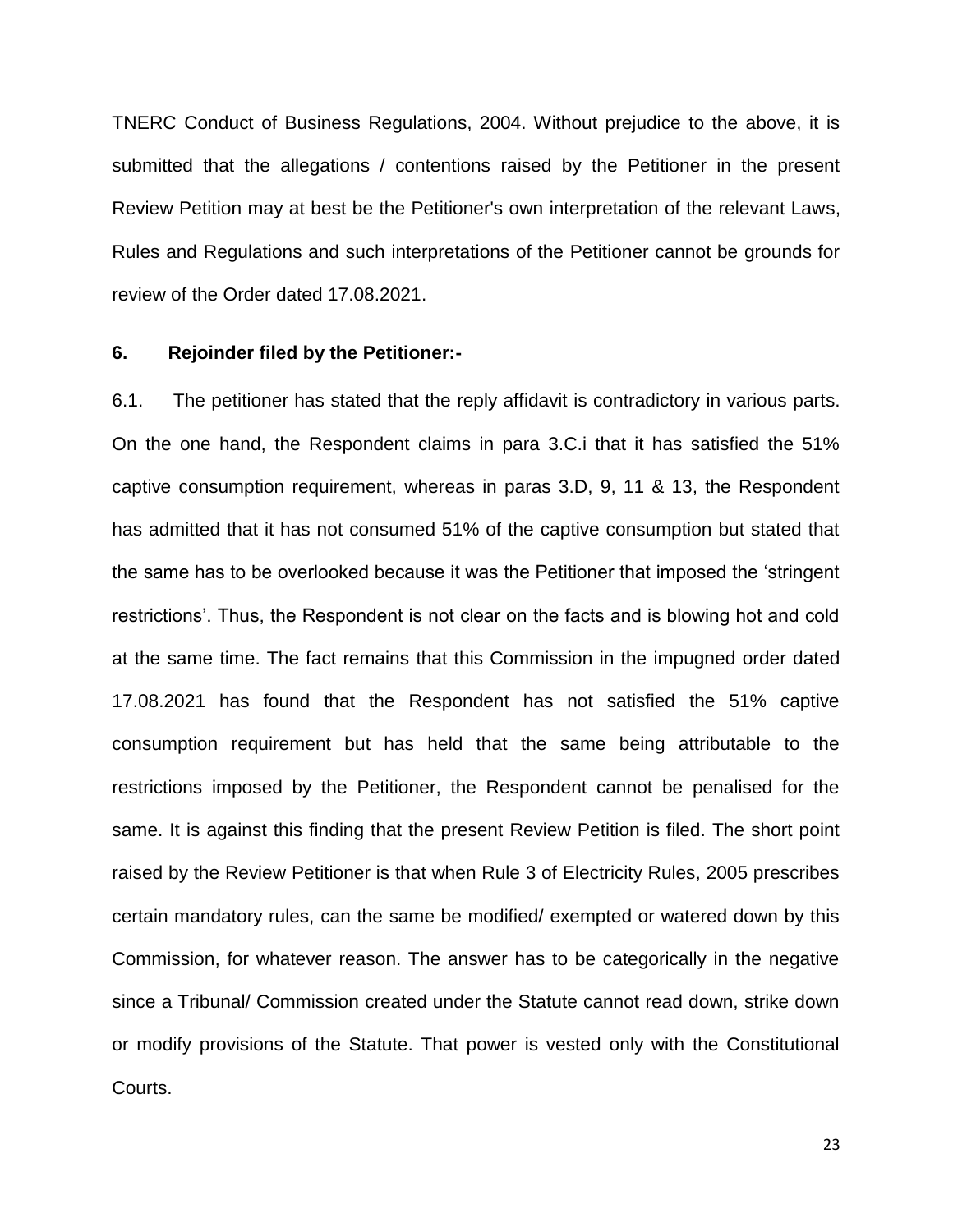6.2. The petitioner has stated that the Respondent failed to note that on a thorough perusal of the entire order passed by this Commission in D.R.P.No.18 of 2013 dated 17.08.2021, there are certain findings of this Commission which amount to error apparent on the face of the record which have been explained in this Review Petition.It is submitted that when it is well settled that a statutory commission does not have the power to strike down or modify or read down a provision of the statute or rule under which it is created, the impugned judgement in making an exemption from Rule 3 for the Respondent has committed an "error apparent on the face of the record". Further, it is pertinent to state that this Commission failed to take note of its own order dated 03.11.2011 in M.P.No.21 of 2011 in the matter of captive norms verification on consumption criteria wherein it was held by the TNERC that if the conditions laid down in Rule 3 of the Electricity Rules, 2005 are not fulfilled, the power plant shall not qualify as a captive generating plantand hence the Order dated 17.08.2021 in D.R.P.No.18 of 2013 can be termed as suffering from error apparent on the face of record as it has not followed the binding precedent viz. order dated 03.11.2011.

6.3. The above order of the TNERC is applicable to the present case, since the above order was issued for non-compliance of consumption criteria during the period when the Restriction and Control measures were in force for the financial year 2009-10. Therefore, Respondent herein lost its captive status due to the reason that the Respondent herein has not fulfilled 51% consumption criteria as per the Electricity Rules, 2005 for the financial year 2009-10. Thus, the order in D.R.P.No.18 of 2013 is liable to be reviewed.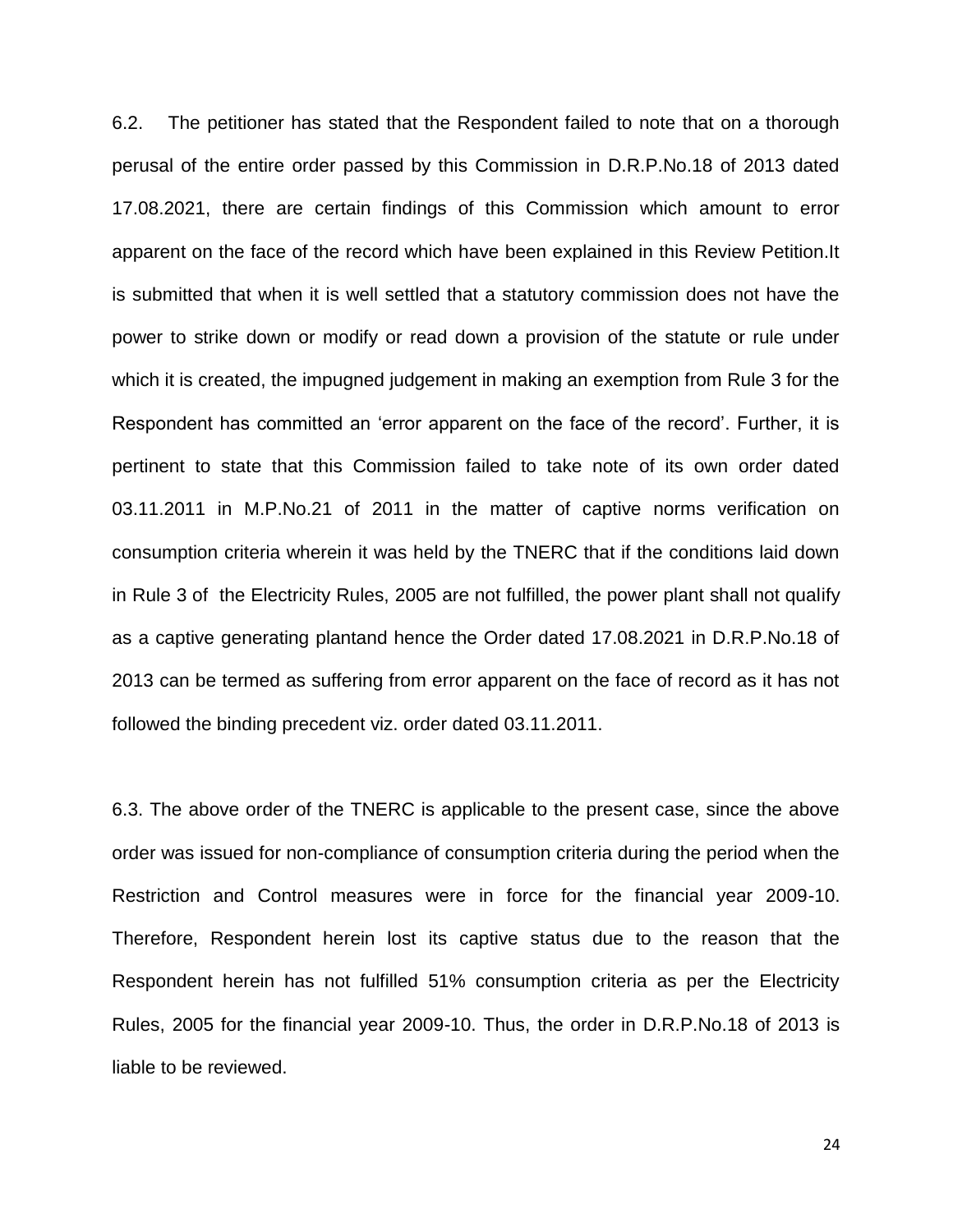6.4. While being so, the TNERC ought not to have passed impugned order stating that they find no merit in insisting on adherence of conditions under Rule 3 of the Electricity Rules 2005 for a captive generating plant when Restrictions and Control measures were in force. The said finding amounts to reading down Rule 3 of the Electricity Rules 2005 and thus the order suffers from error apparent on the face of the record.

6.5. The impugned order suffers from error apparent on the face of the record in so far as it does not follow this Commission's previous Order dated 03.11.2011, thereby unsettling the settled position of lawthat has held the field for over 10 years and which has been followed by TANGEDCO while collecting Cross Subsidy Surcharge for noncompliance of captive consumption conditions during Restriction and Control measures.

6.6. The Commission has erroneously rendered a finding that the Distribution Licensee is not expected to receive revenue from the consumers when there is no adequate supply of power. Resultantly, the impugned order finds that no compensation in the form of cross subsidy surcharge is leviable by relying on findings in order dated 01-08-2014of the Hon"ble APTEL in M/s. Steel Furnace Association of India Vs PSERC and Anr in Appeal No.38 of 2013. In this regard, it is pertinent to mention that the above APTEL order dealt with a case of a consumer purchasing power from a pure third party.The present case is one where the consumer has lost the captive generating plant status due to non-compliance of Rule 3 of the Electricity Rules, 2005. Therefore, the reliance on the Steel Furnace Association case is not justified and amounts to error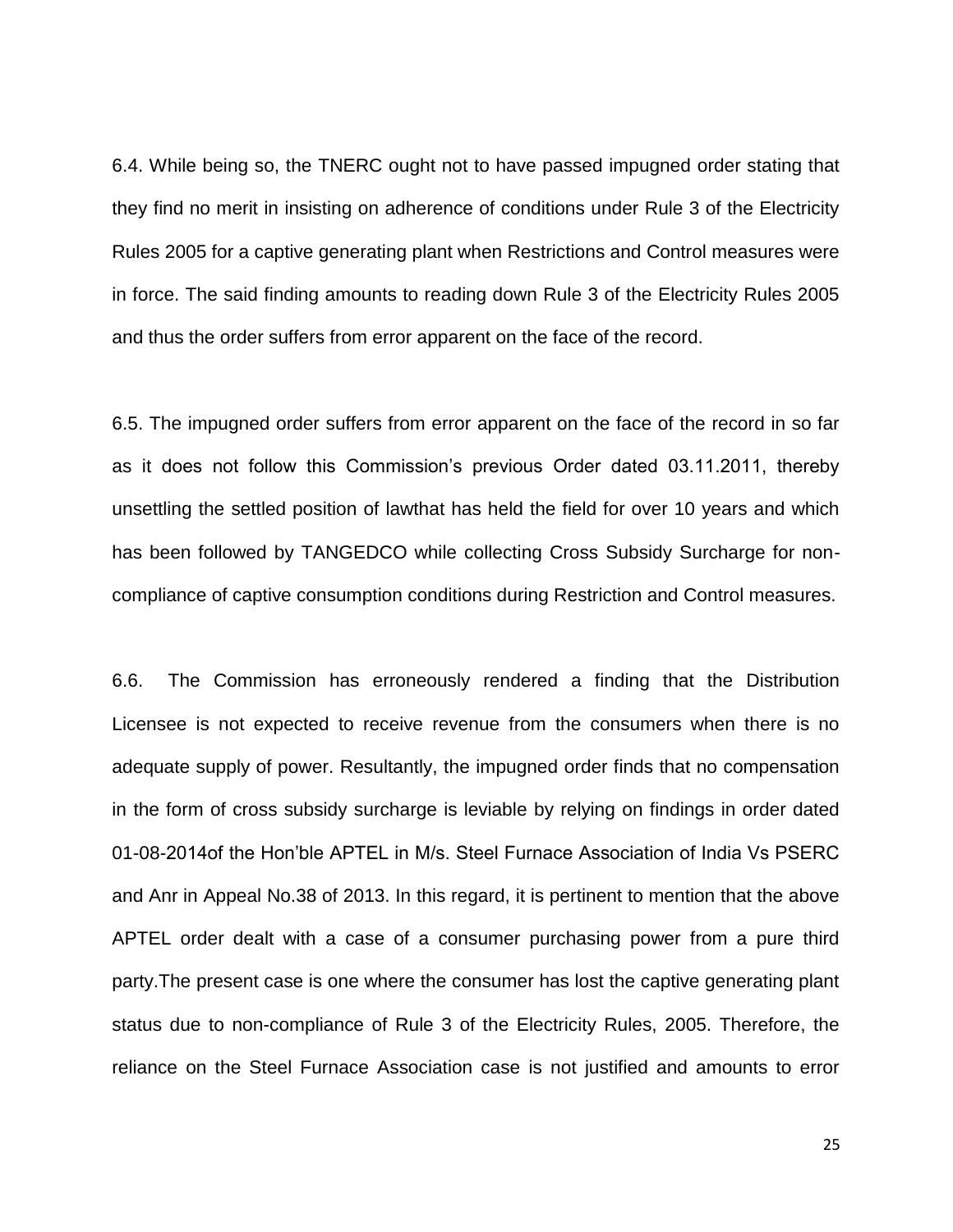apparent on the face of the record. Further, the Commission has not noted the fact that the Respondent satisfied the 51% captive consumption requirement on the basis of the Order dated 28.10.2009 in Suo Moto proceedings No.1 of 2009 whereby the consumers were permitted to adjust their unutilized banked energy available as on 01.11.2009 in five equal monthly installments from 01.11.2009 to 31.03.2010 in addition to current generation of that month and the subsequent Order dated 29.03.2010 in M.P.Nos.10 11 and 12 of 2010 whereby for consumers such as the Respondent herein who received the quota allocation communication in December 2009, the period of adjustment of unutilized banked energy was extended up to 31.05.2010. Therefore, it is evident that the facts of the matter in M.P.No.21 of 2011 and the present case are one and the same therefore reliance can be placed on the said Order dated 03.11.2011 in M.P.No.21 of 2011.

6.7. The Respondent has admitted that the issue of whether the 51% captive consumption requirement would apply to generating plants owned by a single owner was raised in M.P.No.21 of 2011. Similarly, the same issue was raised in D.R.P.18 of 2013 is also whether the 51% captive consumption is satisfied by the generating plant. From the above, it is revealed that in both cases, the issue was involved in the matter of whether the 51% captive consumption criteria is satisfied by the generating plant as per the Electricity Rules,2005. Therefore, the aforesaid orders operate as binding precedent and failure to follow them in the impugned order amounts to error apparent on the face of the record. It is stated that the Respondent has not fulfilled the consumption criteria as per Rule 3 of the Electricity Rules, 2005. Therefore, the Respondent has lost its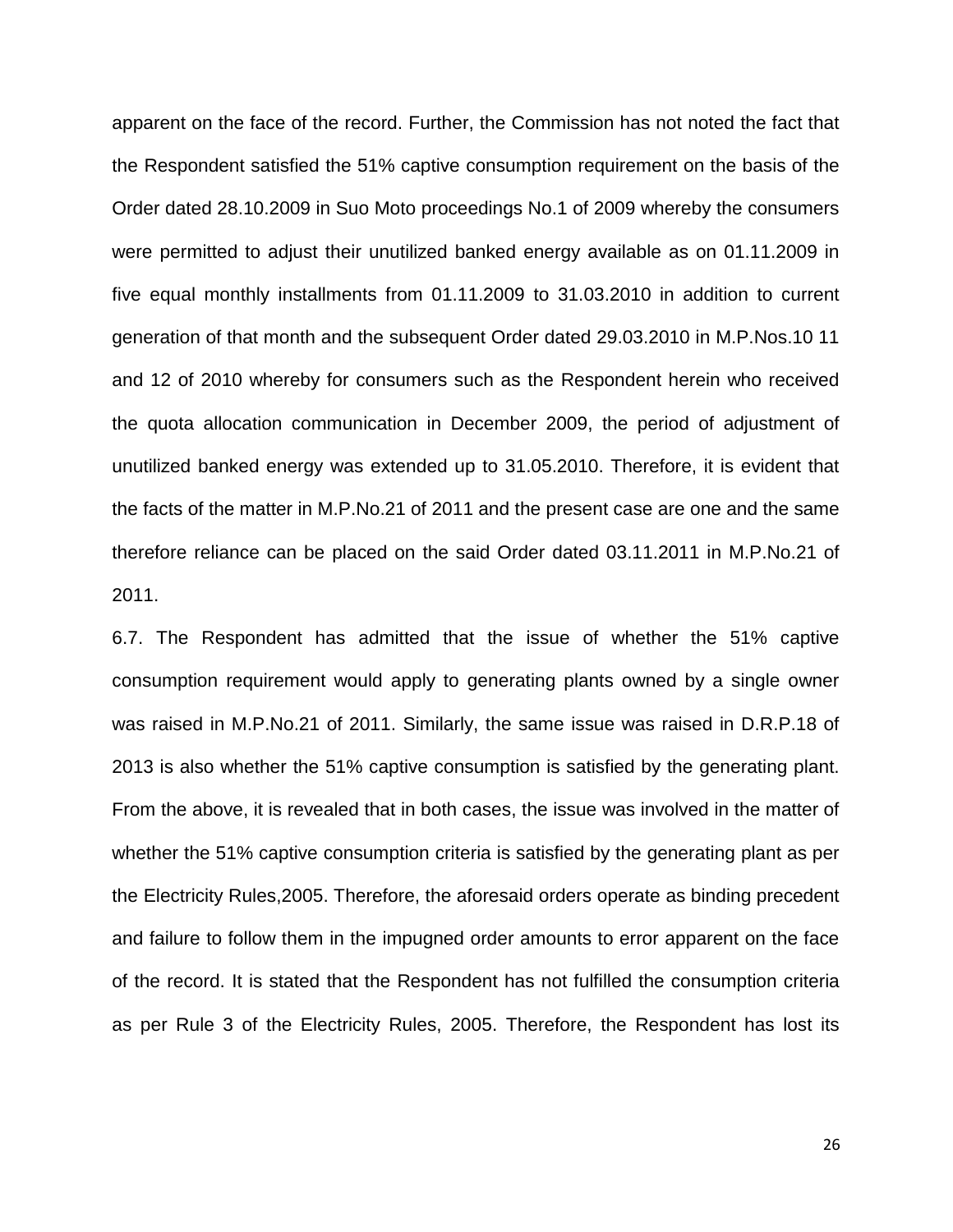captive status thereby the Respondent is liable to pay Cross Subsidy Surcharge for the adjusted units during the Financial Year 2009-2010.

6.8. As per the above order, the observation of the Commission in the impugned order dated 17.08.2021 that during the year 2009-10 there was acute power shortage and the TANGEDCO was forced to implement frequent load shedding scheduled, which in turn has badly affected the Respondent herein, thereby they find no merit in insisting on adherence of conditions under Rule 3 of the Electricity Rules 2005 for a captive generating plant in such conditions amounts to reading down the rule, which is not within the powers of the Commission. Further, as per the Hon"ble APTEL order dated 18.02.2013 in A.No.33 of 2012, the Commission cannot relax the requirement of consumption of not less than 51% of the electricity generated from the Petitioner"s power plant for captive use which is not permissible under law, since the State Commission does not have any powers to relax the provisions of the Electricity Rules-2005. The TNERC has not considered the said order and passed impugned order which is an error apparent on the face of the record.

6.9. The Hon"ble Supreme Court of India in C.A.No.18506-18507 of 2017 dated 13.11.2017 held as follows:

*" xxx*

*12.The prescription that at least 51% electricity generation should be used for the purpose of his own use‖, as has been provided in Rule 3 (1)(a)(ii) of the Rules of 2005, cannot be said to be arbitrary in anymanner. In case, for certain months generating plant has to be closed for any reason or for non-*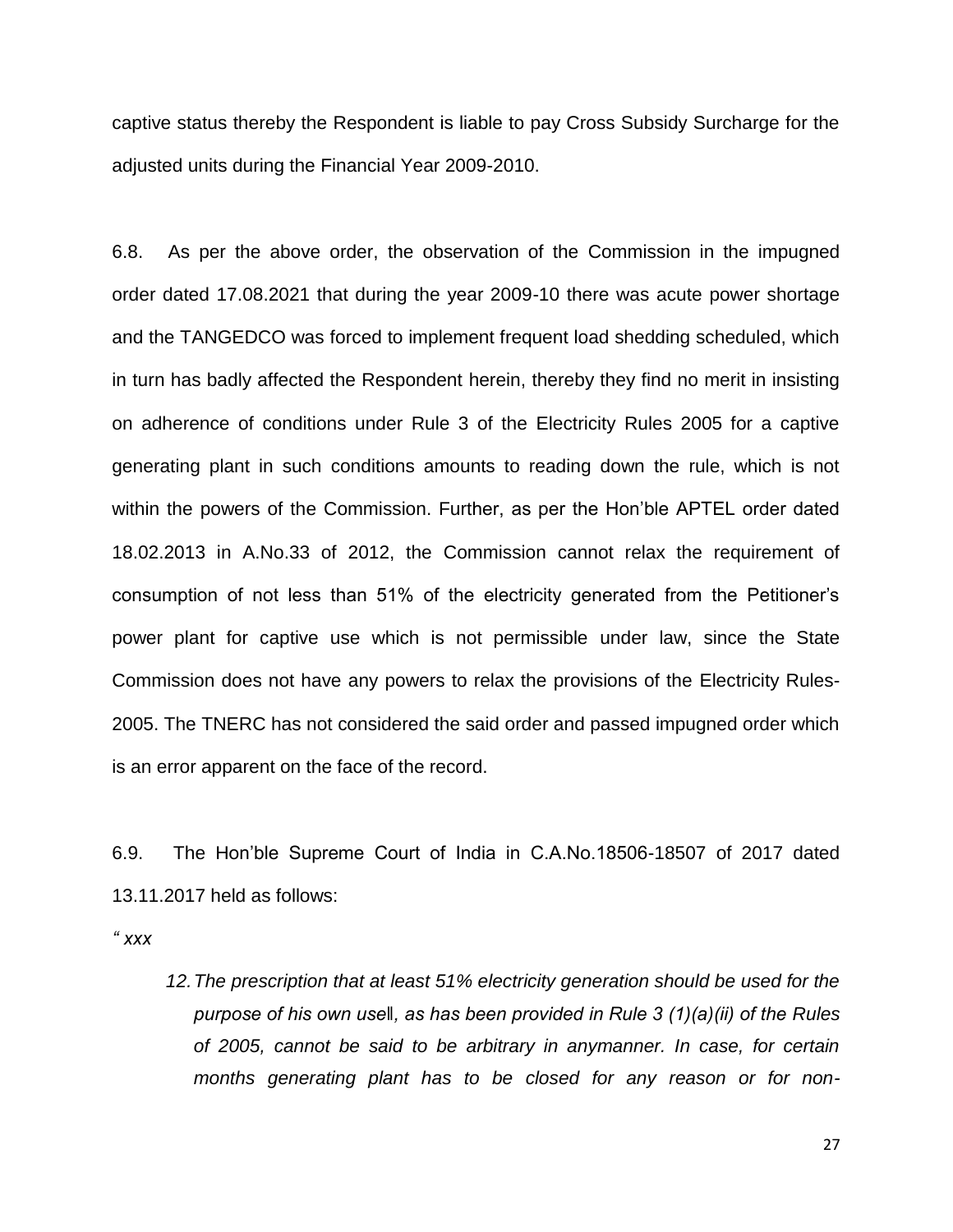*compliance of the provisions or for any deficiency, the prescription of consumption of 51% on yearly basis takes care of such closure as well. The calculation is provided to be on an annual basis. Thus, provision is quite reasonable, and it cannot be said to be ultravires to the Act and fulfills purpose of the provisions of the Act, and no reading down of provision is called for as prayed. In case, due to force-measure any generating plant has been closed for a certain period, provision of consumption to be seen in annual perspective takes care of such exigency also. xxxx ''*

6.10. As per the above judgment that in case if a generating plant has to be closed for any reason or for non-compliance of the provisions or for any deficiency, the prescription of consumption of 51% on yearly basis takes care of such closure as well. Therefore, the Respondent has not fulfilled consumption criteria as per the Electricity Rules – 2005 and therefore, the Respondent has lost the captive status for the financial year 2009-10. The TNERC has not considered the said order and passed impugned order which is error apparent on the face of the record.

6.11. Since the impugned order of this Commission has not considered applicable laws, Rules and Regulations and binding precedents while passing the impugned order dated 17.08.2021, the Order dated 17.08.2021 suffers from error apparent on the face of the record and is liable to be reviewed under Regulation 43 of the TNERC Conduct of Business Regulations, 2004. Therefore, it is submitted that the petitioner is not seeking a re-hearing of its case before the Commission under the guise of review. The Commission can review its own order under Regulation 43 of the TNERC"s Conduct Business Regulation 2004.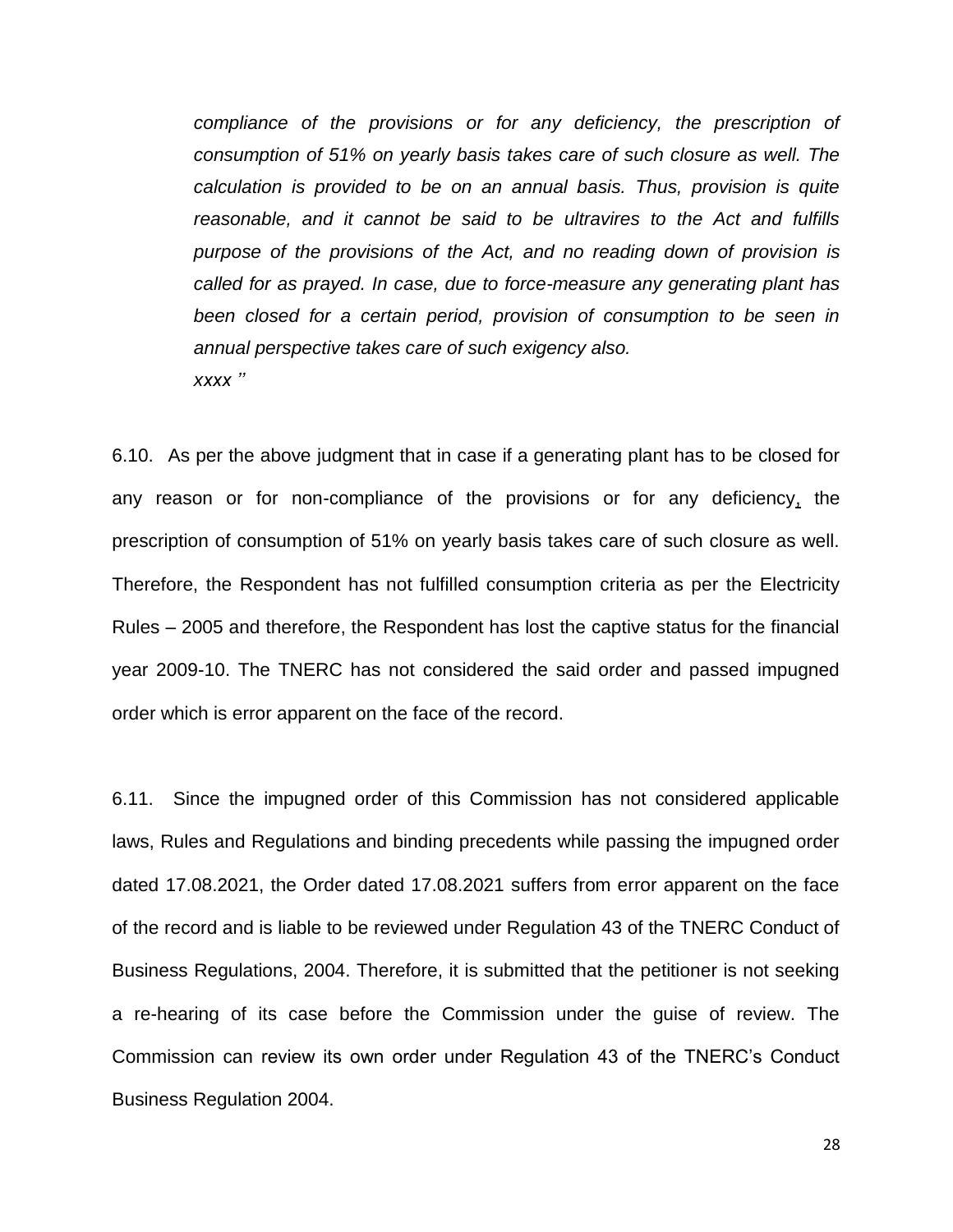### **7. Findings of the Commission:**

7.1. We have gone through the Review petition filed by the Tamil Nadu Generation and Distribution Corporation Limited and heard the arguments of both the sides. The delay in filing of the Review Petition is condoned.

7.2. The petitioner has stated that on complete study of the Order of the Commission dated 17.08.2021 in D.R.P.No.18 of 2013, there are certain points, which require the review of the Commission since it was not considered at the time of passing of theimpugned Order.

7.3. The petitioner has referred to the Commission Order dated 03.11.2011 in M.P.No.21 of 2011 and Order dated 05.02.2014 in Review Petition No.1 of 2012 wherein the Commission confirmed the requirement of fulfilling of Rule 3 of the Electricity Rules 2005 by a Captive Generating Plant.

7.4. The petitioner has further drawn our reference to the Appellate Tribunal for Electricity Order dated 18.02.2013 in Appeal No.33 of 2012 and claims that the State Commission cannot relax the requirement of consumption of not less than 51% of the electricity generated from the Petitioner"s power plant.

7.5. The petitioner has also referred to the Judgment of Hon"ble Supreme Court of India in C.A.No.18506-18507 of 2017 dated 13.11.2017 and claims that, in case for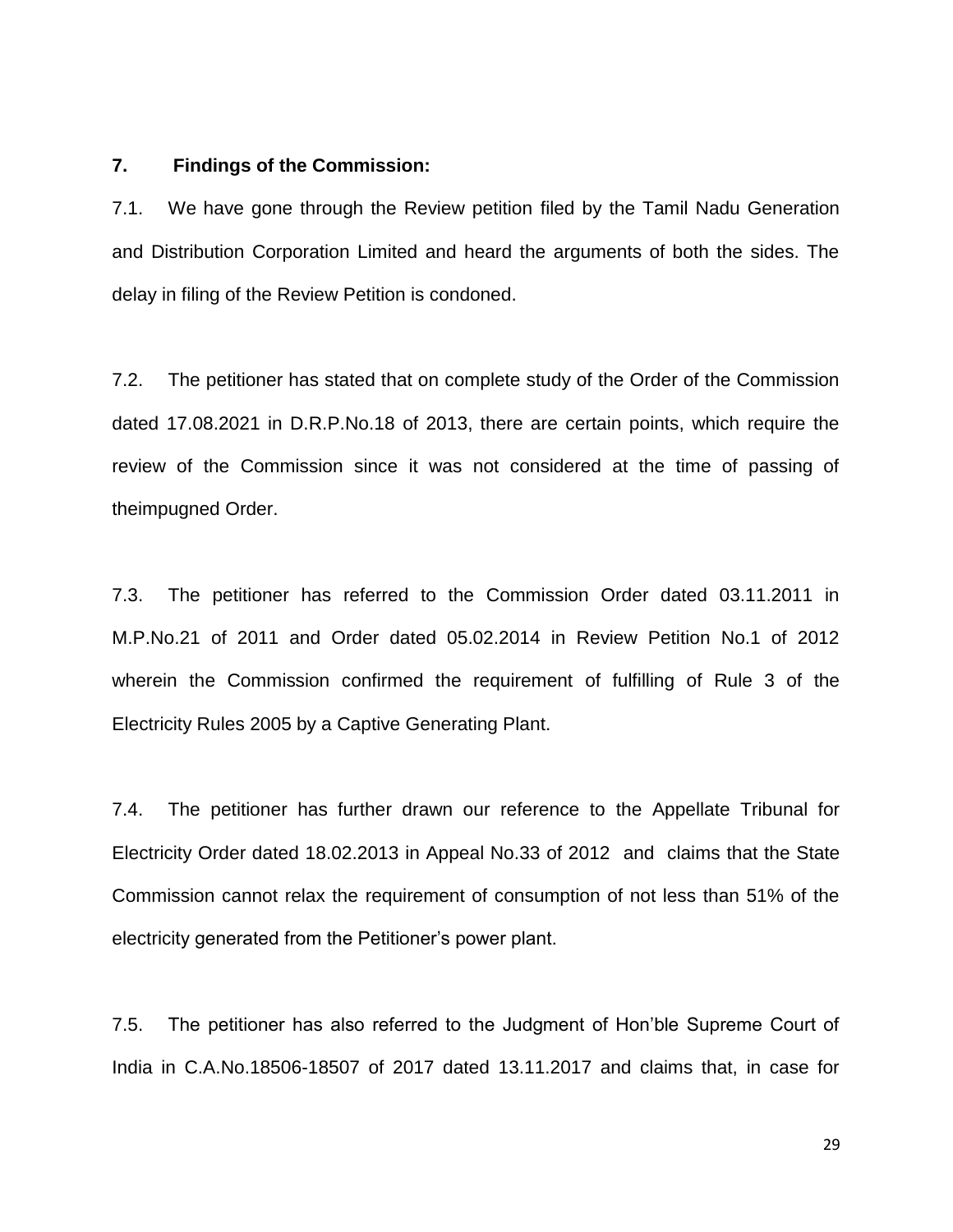certain months generating plant has to be closed for any reason or for non-compliance of the provisions or for any deficiency, the prescription of consumption of 51% on yearly basis takes care of such closure as well and further states that, in the present case on hand, the respondent has not fulfilled the criteria as stipulated under Rule 3(1) of the Electricity Rules, 2005 as stated supra.

7.6. On the strength of these orders, the Review petitioner has prayed to review the Order in D.R.P.18 of 2013.

7.7. Having considered the rival submissions, we are of the view that no case arises for review as the grounds agitated by the petitioner does not fall within the scope of Regulation 43, namely, the mistake of fact, ignorance of any material fact or any error apparent on the face of the record.

7.8. It is seen that the appeal against the order of the Commission is sought to be made in the guise of review. The petitioner has not pointed out as to where the mistake of fact, ignorance of any material fact or any apparent error on the face of the record lies and instead the petitioner is agitating the issue afresh.

7.9. The crux of the impugned order which is sought to be reviewed is that when the Licensee, namely, TANGEDCO is not able to supply power, the adherence to Electricity Rules cannot be insisted upon and the Review Petition does not deal with the same. Instead, the petitioner has sought rely on the earlier orders of the Commission in M.P. No. 21 of 2011 and R.P. No. 1 of 2012 which rejected the case of the petitioner for seeking relaxation of consumption rules.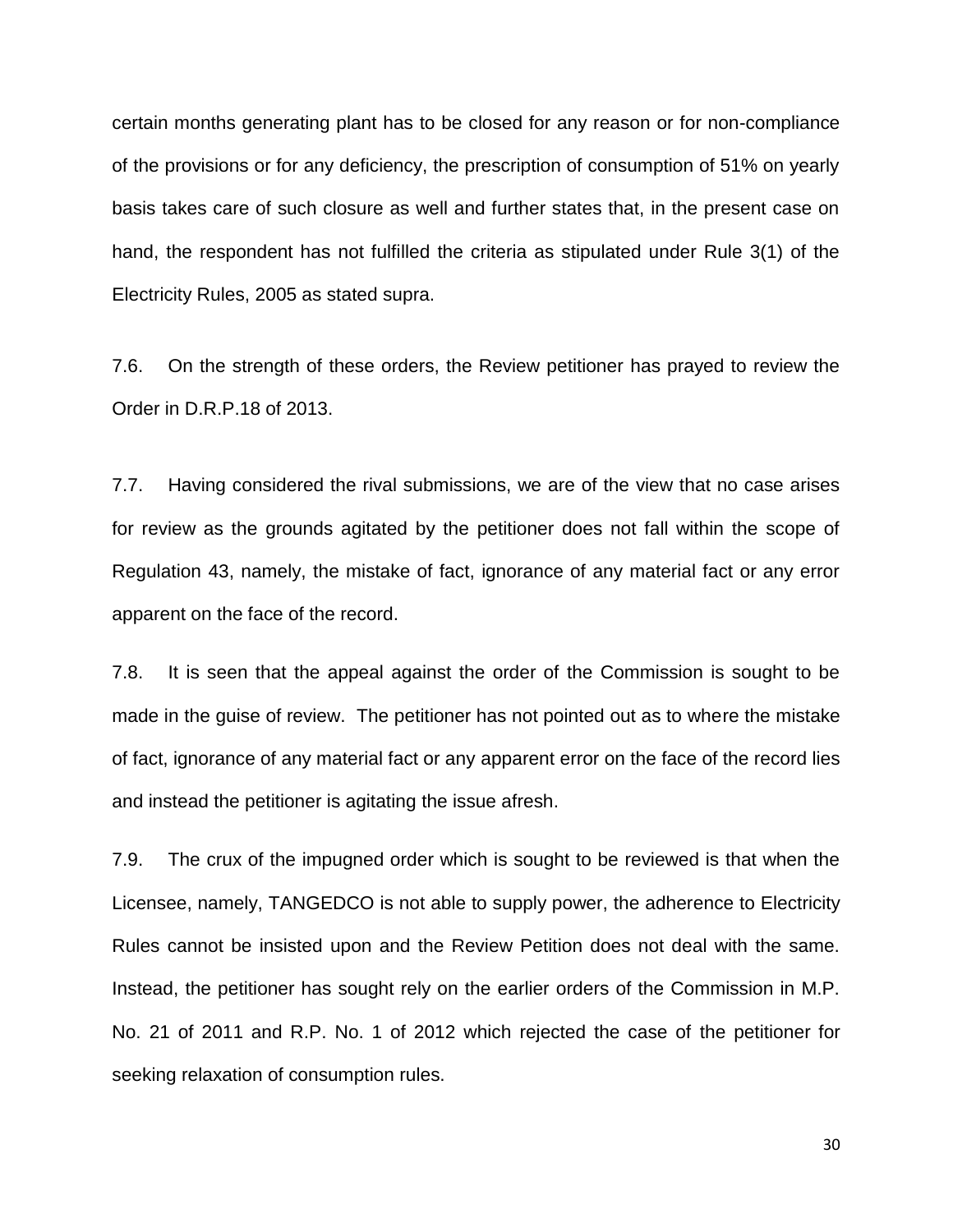7.10 In this connection, it is seen that the plea in the case of M.P.No.21 of 2011 is for a direction from the Commission for adjustment of the units generated through windmills with the user end HT SC.No.46 and 75 of Sivaganga EDC/TANGEDCO and also prayed that the CGP was installed for his own consumption as defined in first part clause (8) of Section 2 of the Electricity Act, 2003 and therefore, the petitioner"s Windmills cannot be insisted to comply with the two conditions stipulated in the Orders of the Commission. The said case dealt with the general applicability of Rule 3 of the Electricity Rules 2005. Though the period relates to 2009-10, the petitioner has not made any claim for non-fulfilment of Rule 3 with reference to R&C and load shedding in its area.Hence the matter dealt in M.P.21 of 2011 is different from the case on hand. Moreover, no difficulties were faced by the Generators/Captive users due to R&C or load shedding issues were discussed before the Commission in that case M.P.No.21 of 2011.

7.11. The said case is not applicable to the instant case as it was a case pertaining to a generator having openly admitted the non-fulfilment of 51% consumption unlike the present case where the petitioner is agitating the non-fulfilment to the Distribution Licensee"s failure to supply power.

7.12. The reliance placed on Appeal No. 33 of 2012 of APTEL and C.A. No. 18506- 18507 of 2017 is also not relevant as we have no second opinion on the point that Electricity Rules, 2005 are valid and applicable. The petitioner has raised this issue on the ground that the Commission has relaxed the Electricity Rules in the impugned order which according to it, is impermissible in view of the Hon"bleAPTEL and the Hon"ble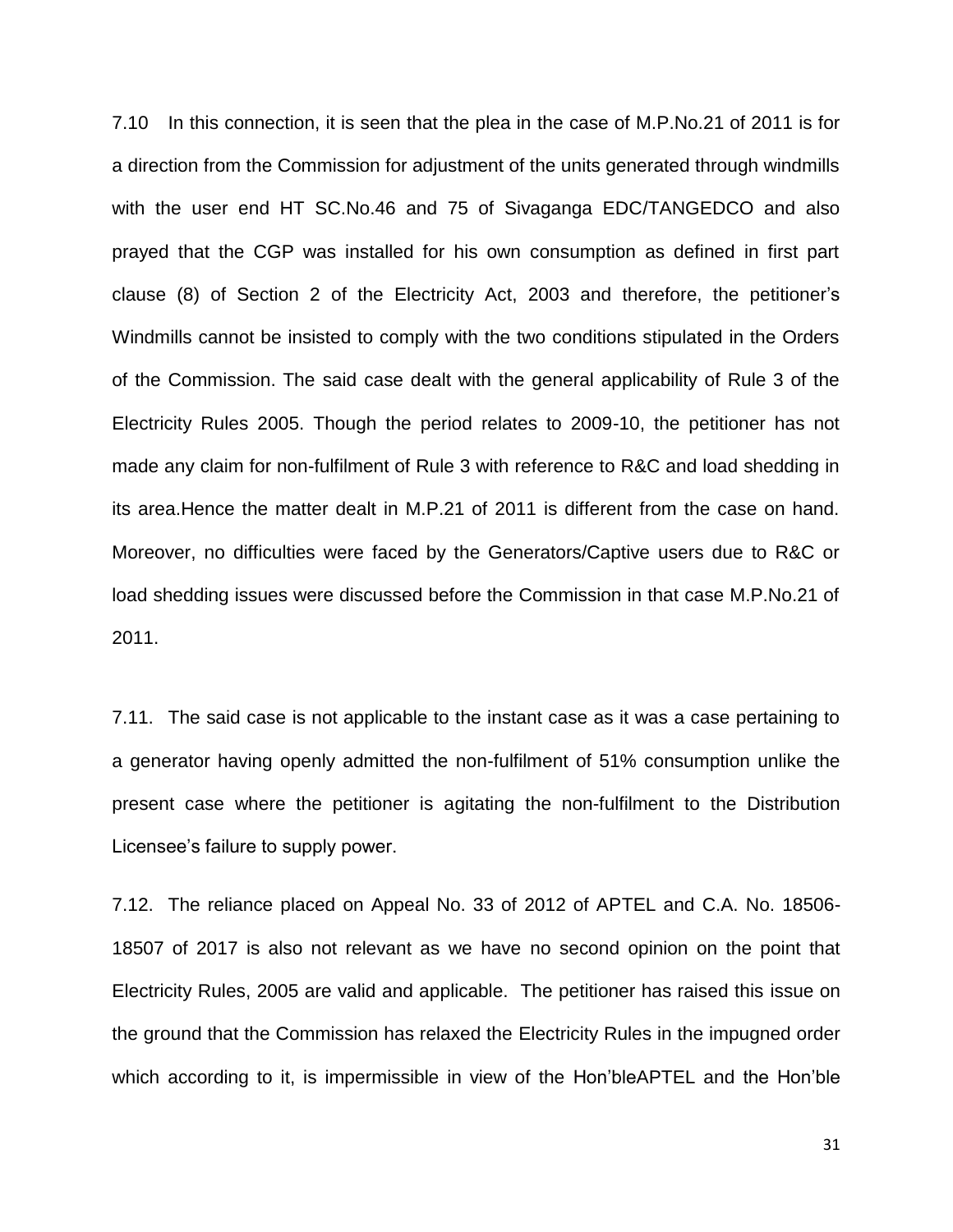Supreme Court judgment. However, it is to be observed that there is a misconception on the part of the petitioner. The Commission has not relaxed the Electricity Rules as sought to be contended by the petitioner. The Commission has only extended the ratio laid down in Appeal No. 38 of 2013 to the instant case.

7.13. The ratio laid down by the APTEL in Appeal No. 38 of 2013 would be very much relevant to decide the present case as the said ratio was laid down after considering the judgments of Hon"ble Supreme Court in SESA Sterlite case and that of the Tribunal in regard to the liability of a person to pay CSS even when power is not drawn.

7.14. The said judgment of APTEL drew a fine distinction between cases where the Licensee is unable to supply power and cases where the Licensee is ready to supply power but the generator moves out of its fold for open access and upheld the exemption from CSS in such a situation. Thus, the question is whether the Licensee was ready to supply power to the extent sought for by the petitioner and if so, the Cross Subsidy Surcharge becomes payable. It is not the case of the petitioner that it was ready at all times to supply the required power during the period in question and the generator on its own sought power from outside. All that the petitioner states is that the Commission does not have the power of relaxation, which in our view is a concluded issue, on which we have no second opinion. The impugned order makes it explicitly clear that when the Distribution Licensee is not expected to receive revenue, there cannot be levy of CSS.

7.15. In this connection, the following portions of the impugned order would be relevant:-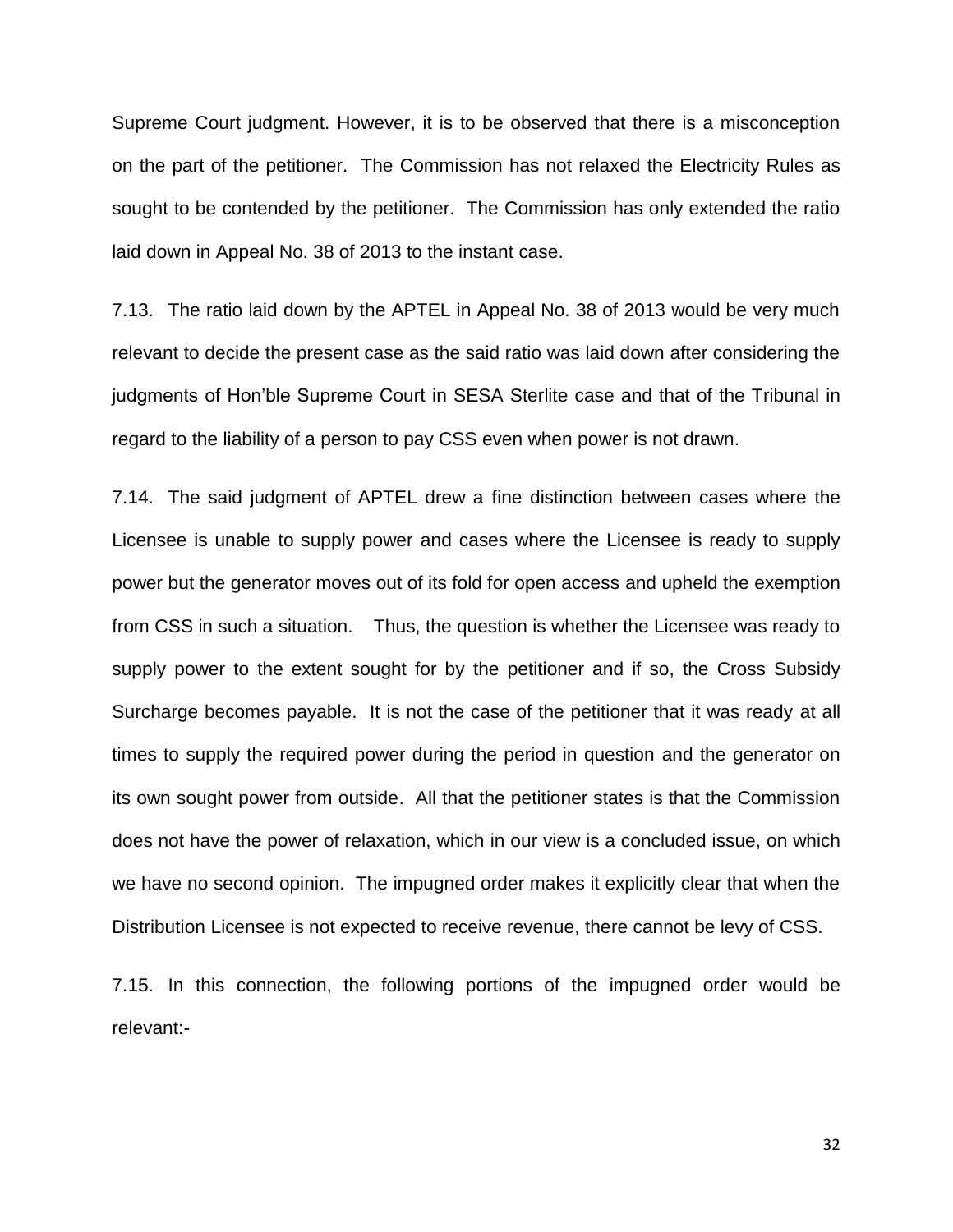*"11.15.7. It may be pertinent to mention here that the Distribution Licensee isnot expected to receive revenue from the consumers when there is no adequatesupply of power. Resultantly, no compensation in the form of cross subsidysurcharge is leviable. It has been affirmed by the Hon'ble APTEL in M/s.SteelFurnace Association of India Vs PSERC and Anr. In Appeal no.38 of 2013 in its*

*Order dated 01-08-2014 at para 31, 32 as below –*

*31. … when the power cut is imposed on a subsidising consumer, theDistribution Licensee is not expected to receive revenue for electricityfrom such consumers as during that period, there is no supply ofpower.*

*32. If the consumers do not procure power from the market throughopen access under such conditions of power cuts imposed on them bythe Distribution Licensee and shut down their plant, no energy will beconsumed by them and no charges will be collected by the DistributionLicensee for the period of power cut and hence no cross subsidy wouldbe available from the charges of such subsidizing consumers to thesubsidized consumers. Similarly if the power restriction is improved onthe industrial consumer by the Distribution Licensee and the consumershuts down its production accordingly, the power drawal of the consumer will reduce to that extent and on such reduction no chargesand consequently no cross subsidy will be collected by the DistributionLicensee for subsidizing the subsidized consumer categories. Therefore,if during the period of power restriction/power cuts, the consumerprocures power from the market to continue its production instead ofclosing it down, no financial loss will be caused to the DistributionLicensee. Hence no compensation in the form of cross subsidy surcharge is leviable.Though the was a case of Cross subsidy surcharge levied on the power procuredfrom third party sources, Hon'ble APTEL clearly expounded the extent and scope ofof the Electricity Rulesto hold that the Distribution licensee shall not expect revenuefrom the consumers when the consumers areput to hardship due to powerrestrictions / power cut in the State.*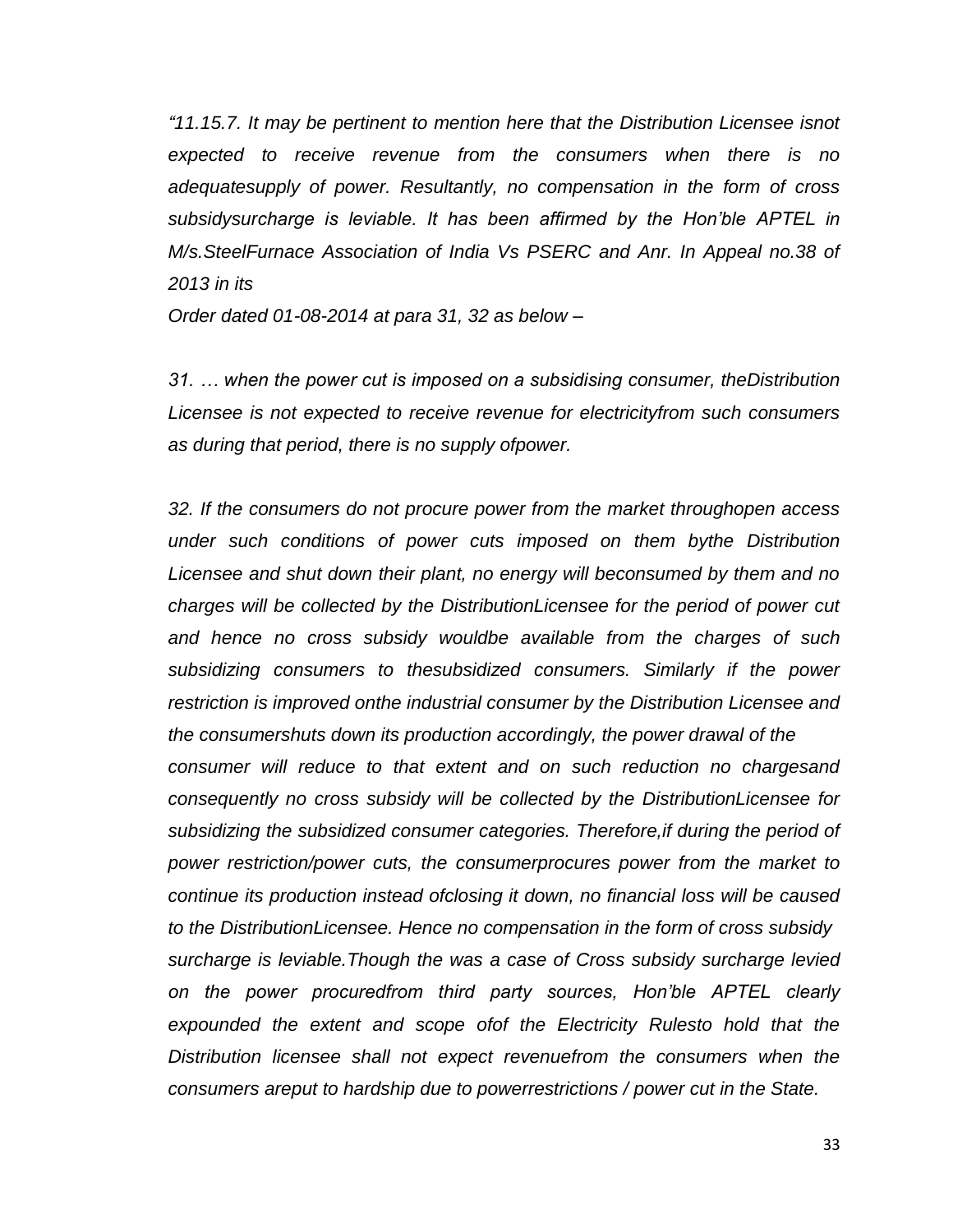*11.15.8. The Commission is of well considered view that when the Government ofTamil Nadu, on the one hand, directed all the generating stations to operate at theirmaximum capacity to receive the power, and at the same time limited the allocationto the extent of 60% / 70% level with peak hour restriction and scheduled loadshedding vide its Letter dated 22-10-2008, we find that a consumer cannot bepenalised. When a consumer is not given even 51% of his requirement, as statedsupra, the Distribution licensee in our viewcannot expect fulfilment of the conditionsof 51% of consumption as required under Rule 3(1)(a)".*

7.16. In view of the above, we find no case arises for review as, in the present case as well as in the case pertaining M/s. Steel Furnace Association of India Vs. PSERC and another before APTEL, the indisputable fact is that there was power cut and the Licensee was unable to supply power and fulfil its obligation to supply.

7.17. In this regard, it is relevant to point out that Regulation 43(1) of the Tamil Nadu Electricity Regulatory Commission–Conduct of Business Regulations, 2004 provides only three grounds for review namely, mistake of fact, ignorance of any material fact or any error apparent on the face of the record. In our view, none of the grounds set out by the Petitioner above satisfies the grounds for review of the earlier orders of the Commission dated 17.08.2021 in D.R.P.No.18 of 2013, as the Petitioner has failed to point out any case of mistake of fact, ignoranceof material fact or any error apparent on the face of the record. Itis a settled position of law that an appeal cannot be entertained in the disguise of a Review Petition.

7.18. Further as stated in the impugned order when the Government of Tamil Nadu directed all the generating stations to operate at their maximum capacity to receive the